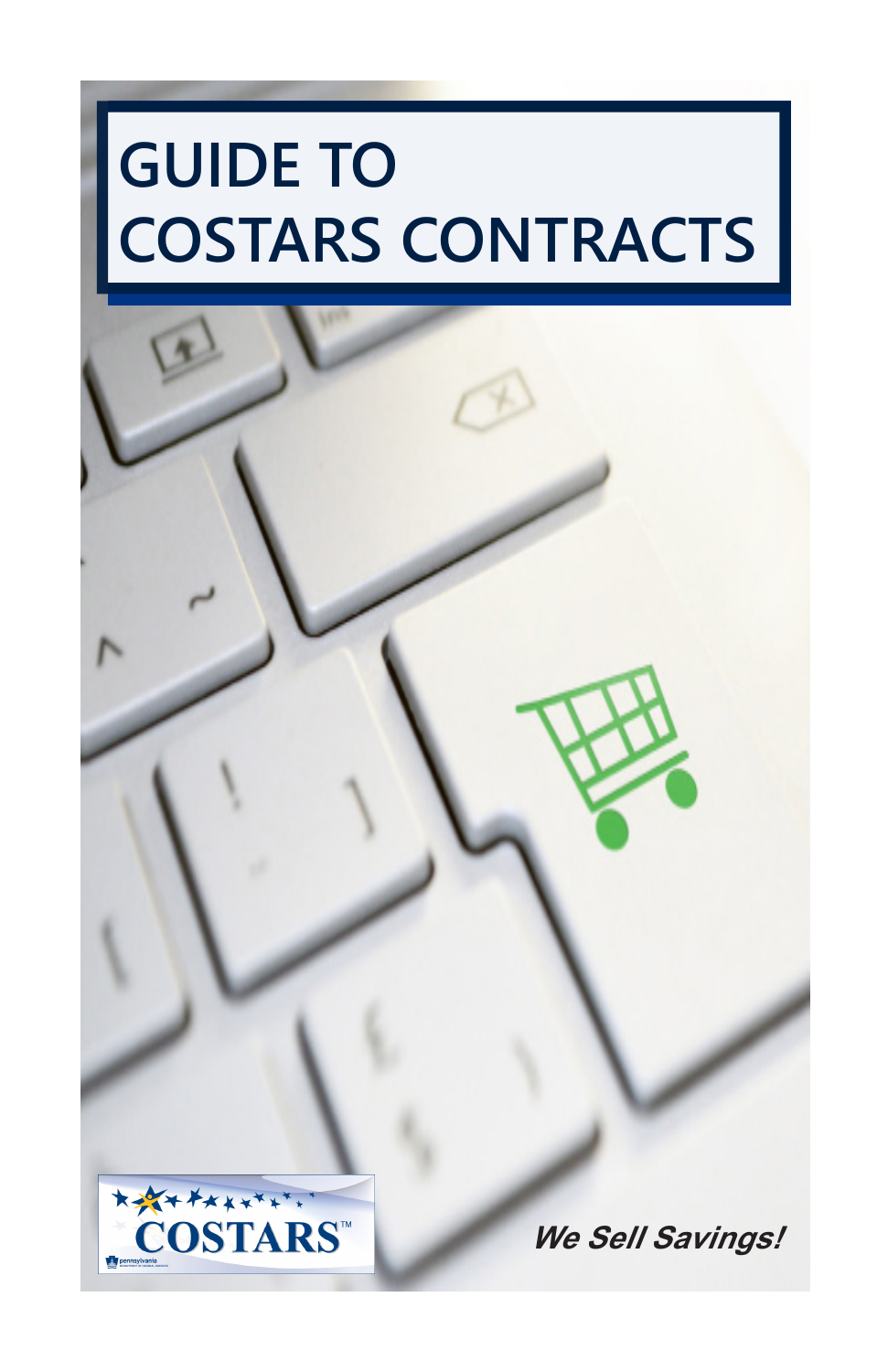### **COSTARS-EXCLUSIVE CONTRACTS**

#### **COSTARS-1 Copiers, Document Imaging and Multifunction Devices**

**Single-function Copiers, Printers, Scanners and Fax Machines • Multifunction Devices (MFDs) • 3-D Copiers/Printers • Accessories and/or Optional Features** including but not limited to hole punch unit, additional paper drawers, mailboxes, saddle-stitch finisher, fax board, scan system, wireless LAN and antenna, coin controller, software and software maintenance/upgrades **• Consumable Supplies** including but not limited to staples, fuser, developer, toner and/or cartridges (new and recycled) • **Uninterruptible Power Supply (UPS) • Maintenance and Repair**.

#### **COSTARS-3 IT Hardware**

**Desktop Computers, Monitors, and Printers • Laptops/Notebooks and Personal Computing Devices • Peripherals and Networking Gear • Barcode Equipment for Scanning and Printing • Servers and Data Storage • Items to Support Multimedia Communications and LANs • Data Communication Equipment** (Computer-to-Computer) **• Data Center Equipment/Appliances** – equipment and/or furniture sold as an integral part of an IT project including but not limited to racks, cabinets, cages, UPS, rails, shelves, doors, patch panels, etc. *This contract specifically excludes the following items: Information Technology Services, Wireless Devices, Fixed and Mobile Telephone Systems and Surveillance, Security or Fire Systems Equipment.*

#### **COSTARS-4 Office, School and Library Supplies**

**Industry Standard General Office Supplies • Paper • School Supplies • Toner Cartridges** (including remanufactured) **• Library Books or Print Materials** such as domestic and foreign publications, textbooks, books in print, books outof-print, pre-bound books, Braille books, rare books, legal books and materials, medical books, academic books, encyclopedias, continuations, blanket orders, ephemeral publications, pamphlets (bound and unbound), government documents, musical scores, and sheet music **• Library Non-Print Materials** such as abridged and unabridged books on tape, microfilm, microfiche, microcards, microprint, filmstrips, slides, DVDs (i.e. motion pictures, videos), audio cassettes, compact disks, laser disks, CD–ROMs (excluding online services), and audio visual materials **• Library Supplies**.

*Items specifically excluded from this contract are furniture, software (except for library services but no maintaining, license or subscriptions), computers, electric computer peripherals, fax machines, multifunctional print devices (except for library services only portable machines), audio-visual equipment and janitorial supplies.*

#### **COSTARS-5 Janitorial Supplies**

**Cleaning Supplies and Chemicals • Commercial and Industrial Floor Mats • Deodorizer/Odor Conteractant • Dilution Control Systems • Floor Care Machines • Floor Finisher and Remover** (supplies and chemicals)

- **• Industrial Cleaning Equipment and Accessories** (supplies and chemicals)
- **• Janitorial Paper Products Specialized Floor Cleaning Equipment Rental**
- **Trashliners Vacuums and Accessories** (excludes central vacuum systems).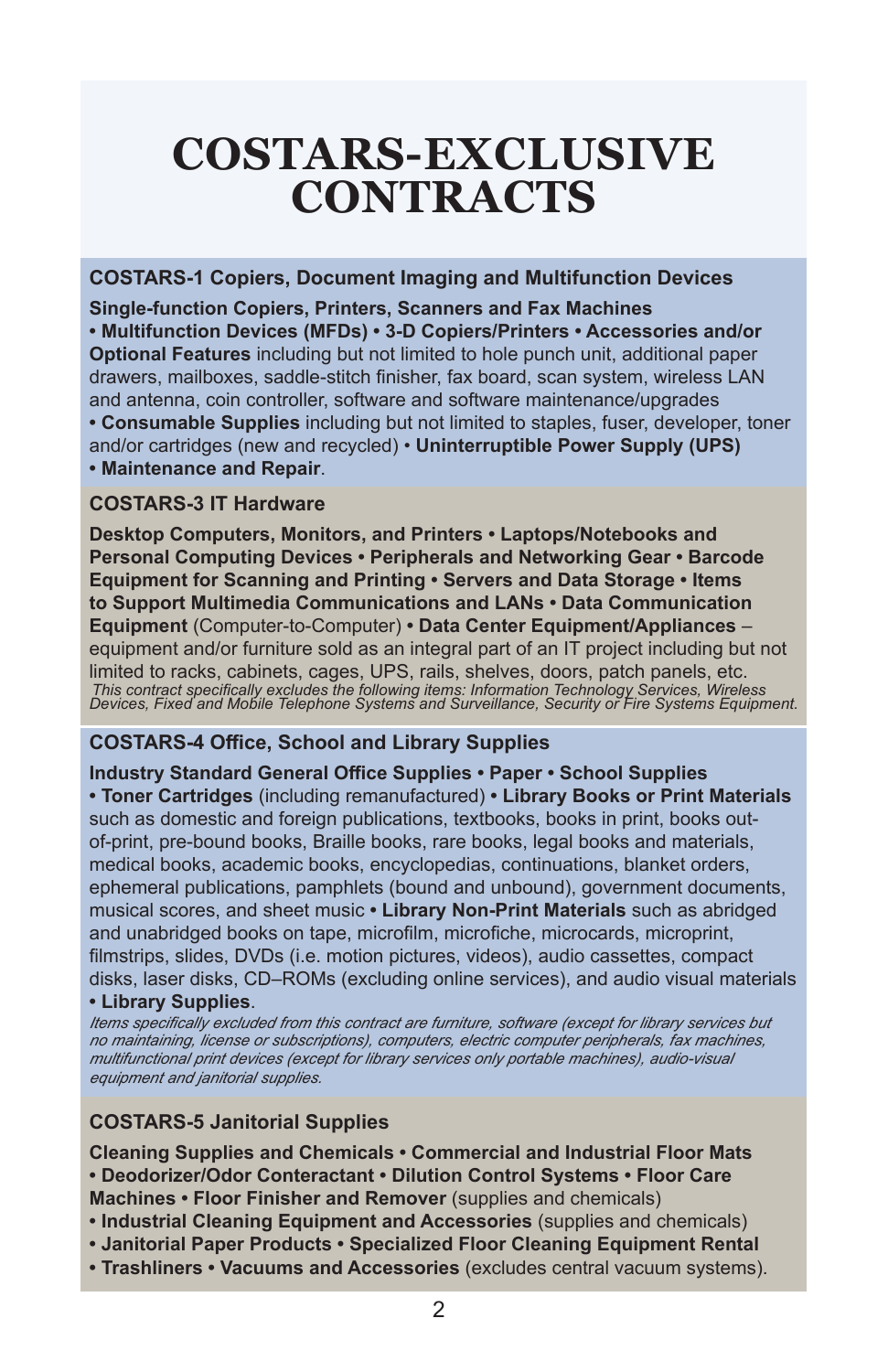#### **COSTARS-6 Software**

**Software** (also known in the industry as "shrink wrap" software, downloadable software, on-premise software and on-premise software as a subscription) including but not limited to: application software, business processes software, communication software, educational software, firewall and security software, firmware software, imaging software, language software, network software, on-site data management software, system software, and volume licensing of software products **• Telephone Support Services** during normal business hours including skilled technical assistance, to support installation and operation of the software **• Subscription Services** including periodic updates, corrections, fixes and enhancements to the software **• Maintenance** including corrections of defects in the software, so that the software performs the functions described in the software's manuals and documentation. *This contract specifically excludes all supplier hosted and cloud hosted solutions. Supplier or cloud hosted solutions are included on Commonwealth IT Services Invitation to Qualify Contract Categories, ITQ -26 Modifiable Off The Shelf (MOTS) Software as Service (SaaS), ITQ- 27 Software Development Services and ITQ-28 Subscription Based Web Application Services or Software as a Service (SaaS).*

### **COSTARS-7 Foods**

**Frozen Foods** such as appetizers, bakery, breakfast foods, desserts, fruit, vegetables, meats, seafood, dinners & meals, pizza, potatoes, soups, sandwiches, ice cream **• Non-Perishable Foods** such as canned and dried products, baking, spices **• Perishable Foods** such as produce, meat, poultry, fish, dairy products **• Eggs and Egg Products** such as whole eggs, frozen, refrigerated liquid, dried and specialty egg products **• Beverages** (Nonalcoholic) such as water, coffee & tea, juice, soft drinks, sports & energy drinks, powdered drink mixes, milk & cream.

#### **COSTARS-8 Maintenance, Repair & Operation (MRO) Equipment, Supplies and Services**

**Building Supplies & Materials** such as lumber, drywall, insulation, windows, cabinetry, brick, concrete blocks, metal frames, doors **• Electrical Supplies • Flooring Materials** such as carpet, hardwood, laminate, tile, vinyl **• General Hardware • Hand & Power Tools • HVAC Equipment, Parts & Accessories • HVAC Filters • Industrial Plumbing Supplies • Lamps and Ballasts • LED Lighting Fixtures, Bulbs & Accessories • Material Handling Equipment & Supplies** including Warehouse Machinery & Attachments such as casters & wheels, chain hoists, conveyors, forklifts, hand & utility trucks, pallet jacks, rolling ladders, loading dock equipment, rack systems, rope & reels, shelving, industrial storage bins & containers, winches **• Metalworking Machinery • Motors and Power Transmission • Outdoor Tools• Paint and Painting Supplies • Pneumatic Equipment & Components • Pumps and Plumbing Supplies • Roofing Supplies & Materials** such as shingles, tiles, slate, spud bar, power roof cutter, roof hatchet, shovels, tar paper **• Safety Equipment & Supplies** such as fire extinguishers, gloves, hard hats, harnesses, floor matting, disposable respirators, smoke detectors, sorbents & spill control **• Security Products** such as access control, crowd control barriers, doors and door hardware, fencing, garage doors & openers, gates, key control, locks, metal detectors, safes. **Continued on page 4** and the continued on page 4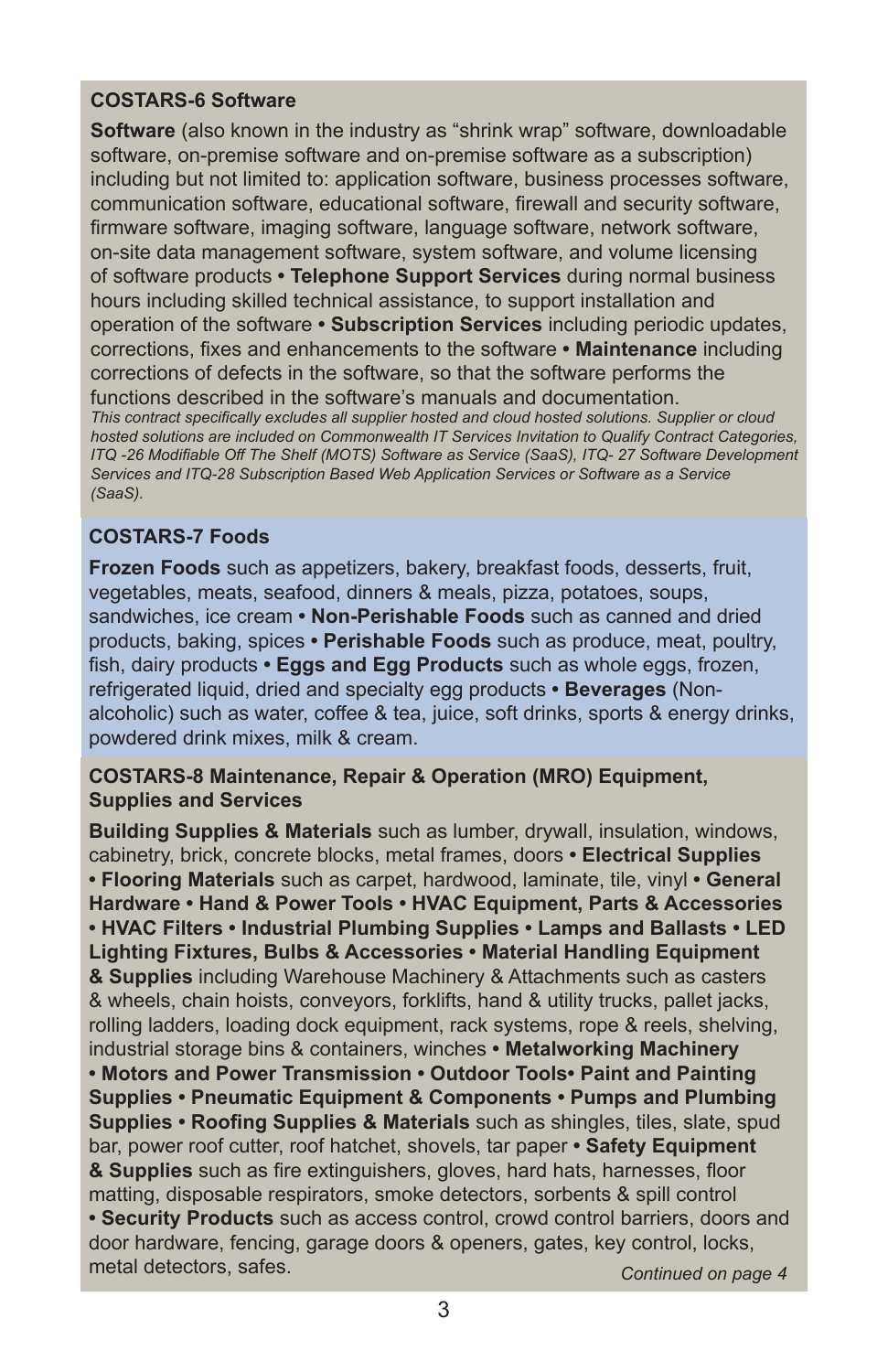**COSTARS-8 Maintenance, Repair & Operation (MRO) Equipment, Supplies and Services** *cont.*

• **Test Equipment, Instruments & Replacement Parts or Accessories • Weatherization Supplies & Materials** such as replacement windows, replacement doors, weather stripping, insulation, vinyl windows, replacement exterior doors, storm windows, storm doors, spray foam, caulking, sealants • **Building and Roof Inspection • Consulting Services • Design, Drafting and Surveying Services • Drain Cleaning, Clearing and Inspection • Regulatory Inspection Services • Asbestos, Indoor Air Quality, Lead Paint, Mold, Bacteria and Legionella Testing • Backflow Testing • Equipment Calibration Services • Forklift, Generator, Machinery and Pump Repair • Overhead or Hangar Door Inspection and Certification • Window and Glass Replacement • Preventative Maintenance and Repair**  (not to include replacement of equipment or systems).

*This contract may not be used to purchase initial equipment for installation in new construction. Construction/heavy duty type power equipment or machinery is specifically excluded from this contract, but is available from a COSTARS-participating statewide contract.*

#### **COSTARS-9 Graphic & Printing Services, Equipment and Supplies**

**Carbonless/Carbon Forms Printing • Commercial Print • Graphic and**  Web Design Services<sup>1</sup> • Mailing Services • Printing Services • Quick Copy **Services • Security Documents/Printing & Storage • Silk Screening • Print Finishing Equipment and Accessories**² such as color viewing booths, computer-to-plate devices, contract proofers, film processors, imagesetters, plate makers and punches, envelope and offset presses • **Bindery Equipment and Accessories** such as booklet makers, collators, comb and coil binding systems, cutters, folders, laminators, paper banding machines, counters, drills, joggers and shredders, padding machines, perfect binders, perforators, pressure sealers, slitters, stitchers, shrink wrappers, strapping machines, tabbing equipment and tape binders • **Print Finishing and Bindery Supplies.**  <sup>1</sup> Maintaining or installing software including without limitation pre-existing and newly developed *software in conjunction with web design services is specifically excluded from this contract. ² Copiers, printers, multi-function devices, and IT Hardware not used for digital or offset printing processes are specifically excluded from this contract, but are available from COSTARS-1 and COSTARS-3 respectively.* 

#### **COSTARS-11 Toiletries**

**Condoms • Feminine Products • Hair Care Products • Miscellaneous non-prescription** (over the counter) **items • Optical Hygiene Products • Oral Hygiene Products • Shaving Products • Skin Care Products.**

#### **COSTARS-12 Emergency Responder Equipment and Supplies**

**Ammunition** (contractor shall possess a state and federal firearms license) • **Breathing Systems** such as air-line respirators and accessories, air-purifying respirators and accessories, self-contained breathing apparatus (SCBA) and accessories • **Cleaning Equipment and Supplies** such as absorbent, air and surface disinfectant, biohazard control supplies, containers and drums, decontamination showers, tents and accessories, hazardous materials handling supplies, hand sanitizer, wash and wipes • C**ommunications Equipment** such as air horns, helmet communication systems, intercom systems, megaphones. *Continued on page 5*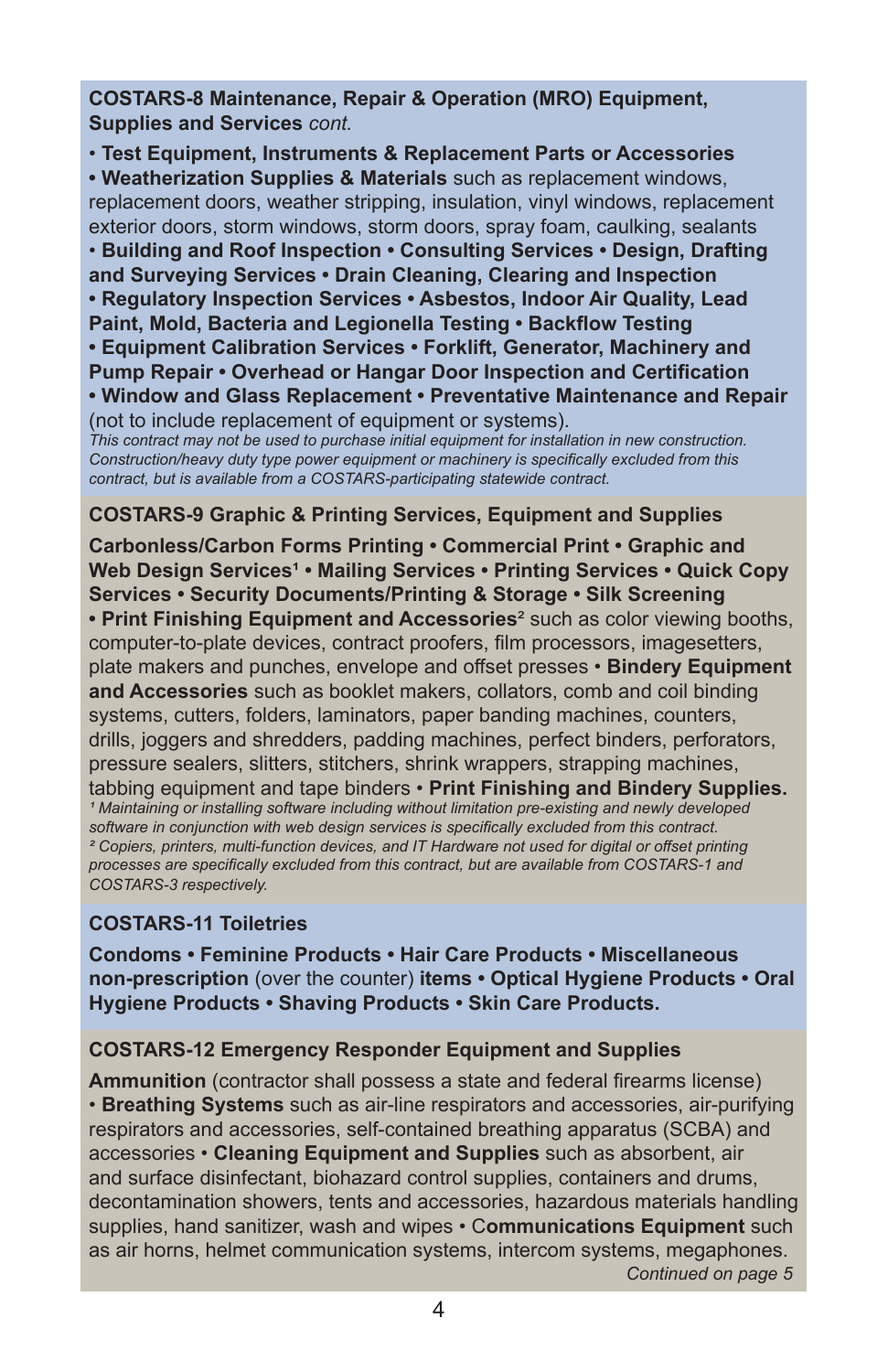#### **COSTARS-12 Emergency Responder Equipment and Supplies** *cont.*

• **Emergency Medical Equipment and Supplies** such as airway management supplies, antiseptics, bandages, burn management supplies, first aid supplies, ointments, solutions, sterile dressings, tapes, triage supplies, blood pressure cuffs (sphygmomanometers), laryngoscopes, stethoscopes, backboards, cervical collars, CPR boards, head immobilization devices, patient restraints, sandbags, straps, cots, evacuation baskets, litters, stair chairs, stretchers and accessories, defibrillators, automated external defibrillators (AEDs) and accessories<sup>1</sup>, oxygen cylinders, regulators and related supplies<sup>2</sup> • Emergency **Warning Lights, Lightbars and Sirens • Fire Hose, Nozzles, Appliances, Adapters and Accessories** such as caps, dry hydrants, elbows, fire hose, gate, intake and manifold valves, hose reels and storage, spanners and wrenches **• Fire Suppression Equipment and Supplies** such as extinguishers, foam, foam hardware, pumps • **Firefighting and Rescue Equipment, Tools and Supplies** such as air bags, jaws and struts, flotation devices – buoys, jackets and vests, gas detection equipment and accessories, hand tools, tool holsters and belts, ladders, thermal imaging cameras and accessories, ventilation blowers, fans and saws • **Generators and Lighting** such as batteries, bulbs and extension cords, flashlights, hand lamps and accessories, generators, portable utility lighting • **Law Enforcement Equipment and Supplies**<sup>3</sup> such as alcohol detection kits, ballistic and riot helmets and shields, batons, pepper spray and other less-than-lethal munitions, body armor, cuffs, restraints and accessories, duty gear, finger printing supplies • **Medical Examiner Equipment and Supplies** such as cadaver bags and sheets, table accessories - saws, scissors, needles, scalpels, forceps, blades, trays, chisels, hammers, probes, etc., disposable shoe covers, clothing, face masks, face shield, hair nets, safety glasses, etc., scales, hazardous protective kits and biohazard bags, walk-in cooler/refrigerator, stretchers/carriers • **Miscellaneous Supplies** such as badges and holders, backpacks, bags and cases, clipboards and forms holders, lockers and racks, maintenance supplies for fire, rescue, and ambulance vehicles, including but not limited to batteries, belts, bulbs, fluids and hoses, but excluding vehicle filters and tires<sup>4</sup>, training aids • **Personal Protective Equipment** such as fall protection (descenders, harnesses, lanyards, etc.), gloves, head, eye and face protection (face shields, helmets, hoods, safety glasses, etc.), personal cooling and hydration equipment (blowers, misting fans, rehab chairs, etc.), protective clothing (BDUs, coveralls, station wear, turnout gear, uniforms, etc.), protective footwear (boots, shoe covers, etc.) • **Public Safety Equipment and Supplies** such as explosion containment waste receptacles, metal detectors, mobile cameras and video recording equipment for in-vehicle or body-worn use (for example school bus, public transportation, police and law enforcement) and which use network application(s) to operate, traffic control cones, supplies and reflective vests, weather stations and weather alert radios.

<sup>1</sup>The Sale of Defibrillators and AEDs must comply with all applicable FDA Requirements. <sup>2</sup>Medical *gases such as carbon dioxide, oxygen and nitrous oxide are specifically excluded from this contract. ³Firearms are specifically excluded from this contract. ⁴The sale of anti-freeze intended for use in heavy duty industrial-type equipment must conform to Pennsylvania Commercial Item Description (PCID) 1076, specifically attached and incorporated into this contract. \*IT hardware (including all component and peripheral items) and software are specifically excluded from this contract.*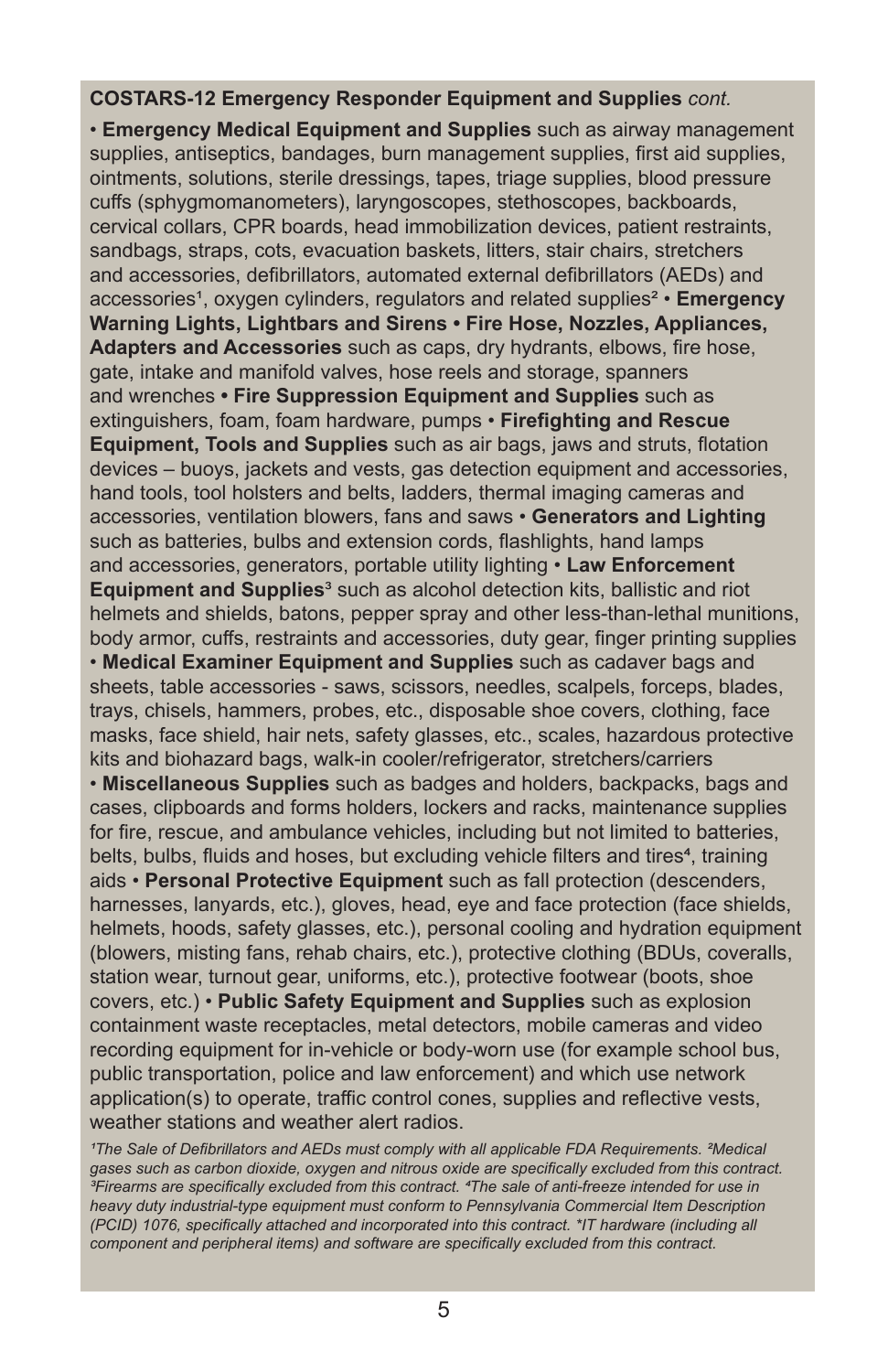#### **COSTARS-13 Emergency Responder Vehicles**

**Ambulances • Fire Trucks** including aerials, rescues, engine-rescues, trucks, engines, quads, quints, tankers, pumper-tankers, and brush trucks **• Police Bicycles • Pursuit Certified Police Vehicles • Segways • Specialty Response Vehicles** to include but not limited to command posts, SWAT/ tactical response, mobile command and control, disaster response and recovery, urban search and rescue, mobile processing and booking, crime scene investigation, arson investigation, surveillance, mobile laboratory, mobile 911, K-9 units, and water rescue boats and apparatus. *Sales under this contract shall consist of upfits and manufacturers' final stage certified vehicles that are within the scope of this contract. Incomplete chassis, trucks and vans, are available from COSTARS-25. Passenger cars, SUVs and vans are available from COSTARS-26. Standalone accessories for Police pursuit vehicles shall not be authorized for sale on this contract. However, accessories that are typical elements of a turn-key police pursuit vehicle such as lighting, sirens, radio/computer mounts, partitions and push*  bars are authorized to be sold as part of a complete vehicle; with pricing to be quoted and negotiated *prior to issuance of a purchase order.*

#### **COSTARS-14 Recreational and Fitness Equipment**

**Bicycles • Bleacher Seating • Fitness Equipment** such as weight room and cardio equipment • **Golf Carts & Accessories • Gymnasium Dividers** such as divider curtains, nets and portable partitions • **Hiking Trail Aggregates • In-Line Hockey Rinks/Skateboard Park Components** for existing rinks and parks only • **Modular Gym Flooring, Sports Mats • Playground Equipment • Playground Safety Surfacing and Sports Surfaces Material • Scoreboards and Electronic Timers • Stadium/Sport Venue Lighting • Pre-fabricated Shelters** such as gazebos, pavilions, sun shades, tents, and similar shelters commonly used in public parks • **Site Amenities** such as benches, trash/recycling receptacles, bike racks, picnic tables, and other fixtures commonly used in public parks and gymnasiums • **Sports Equipment** such as football, baseball, basketball, tennis, field hockey, golf equipment, etc. • **Sports Turf • Storage Sheds and Lockers • Water Equipment** such as docks, non-motorized water craft, life guard stands, life jackets, buoys, water park components for replacement only and similar equipment commonly used in public parks and pools **• Consulting Services • Design Services • Engineering Services**.

#### **COSTARS-15 Water & Wastewater Treatment Consumables**

**Water and Wastewater Treatment Chemicals** including but not limited to Algicides, Alkalinity, Alum, Aluminum Chloride, Aluminum Chlorohydrate, Ammonia, Ammonium Sulfate, Bacterial Booster, Calcium Hypochlorite, Calcium Thiosulfate, Carbon Dioxide, Caustic Soda (Sodium Hydroxide), Chlorination, Chlorine Dioxide, Coagulants, Copper Sulfate, Corrosion Control, Dechlorinating, Defoamers, Ferric Chloride, Ferric Sulfate, Ferrous Chloride, Ferrous Sulfate, Flocculants, Fluosilicic Acid, Hydrogen Peroxide, Iron and Manganese Removal, Iron Salts, Lime–Dolomitic, Lime–Hydrated (Calcium Hydroxide), Magnesium Hydroxide, Muriatic Acid, Orthophosphates, Oxygen, Ph, Phosphates and Polyphosphates, Polyaluminum Chloride, Polyelectrolytes (Coagulant Aids), Polymers, Sludge Conditioners, Soda Ash (Sodium Carbonate), Sodium Aluminate, Sodium Bicarbonate, Sodium Chlorite, Sodium Hexametaphosphate, Sodium Hypochlorite, Sodium Silicate, Sodium Sulfite, Sodium Tripolyphosphate, Sulfer Dioxide, Sulfuric Acid, Taste and Odor Neutralizer, Wastewater Nutrient Additive, Zinc Orthophosphate.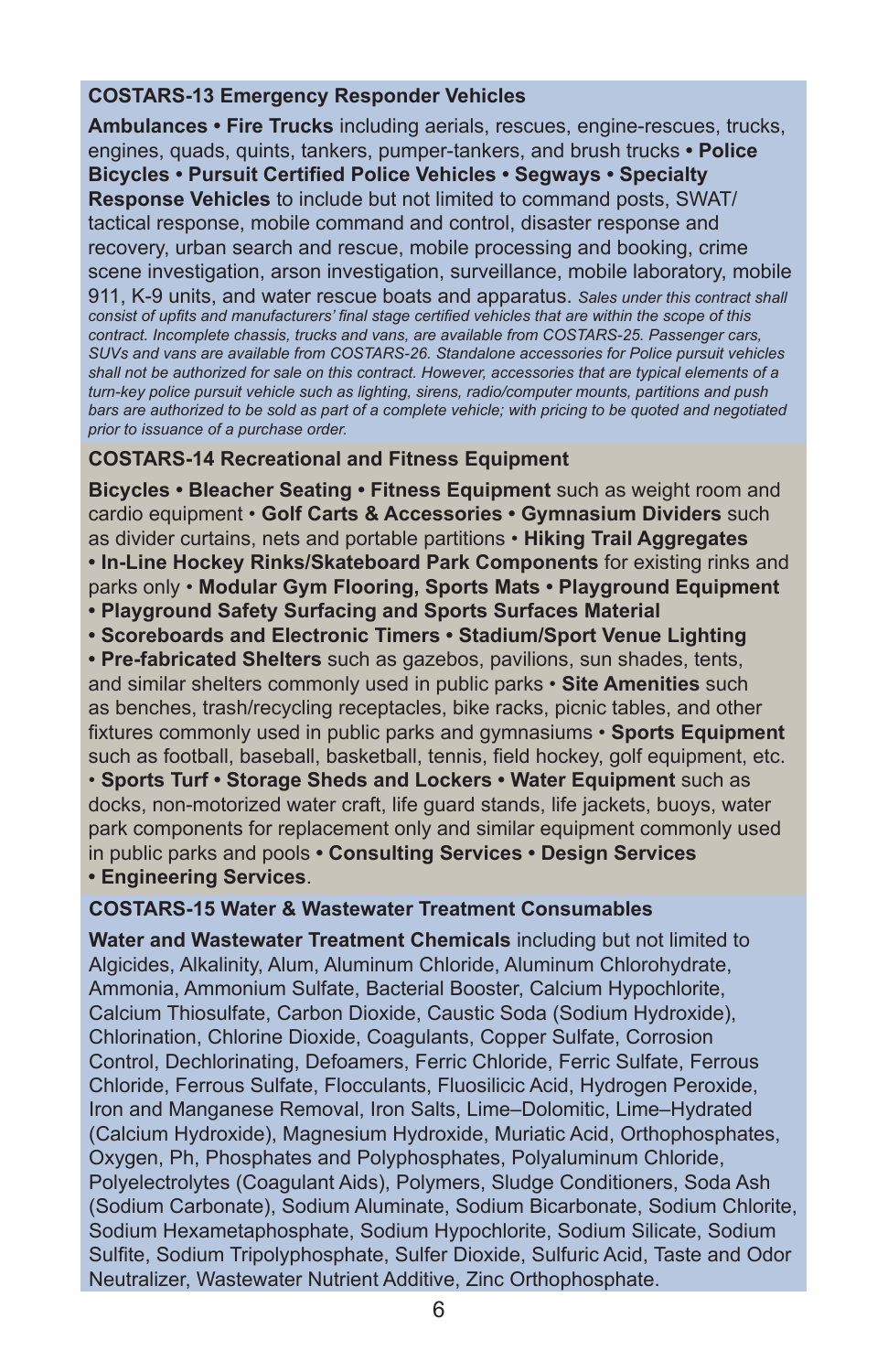#### **COSTARS-15 Water & Wastewater Treatment Consumables,** *cont.*

**• Swimming Pool Chemicals and Consumables** including but not limited to Algaecide, Alkalinity Decreaser and Increaser, Bromine, Calcium Hardness Increaser and Preventative, Chlorine, Clarifier, Defoamers, Enzyme Treatments, Filter Cartridge, Filter Cleaner, Metal Control, Mineral Purifiers, Neutralizer, Oil Remover, Ph Increaser and Reducer, Shock, Stain and Scale Control, Test Kits

**• Filter Media** including but not limited to Activated Carbon, Anthracite, Garnet, Gravel, Resin, Sand. *This contract does not include equipment of any description.This consumables contract does not include services beyond that which may be offered in accordance with Section 8 of the Special Terms and Conditions.*

#### **COSTARS-16 Water & Wastewater Treatment Plants Components & Equipment**

**Backflow Prevention Items** such as assemblies, devices, distributors, enclosures, software **• Blowers** (does not include leaf blower units) **• Chemical Feed Components and Systems • Comminutors • Construction and Maintenance Components and Equipment** (does not include power equipment items such as backhoe loaders, wheel loaders, skid loaders, etc.) **• Corrosion Control/Cathodic Protection Equipment and Materials • Desalination Equipment • Disinfection Equipment and Systems • Distribution System Equipment • Drain Line, Valving and Components • Filtration Components • Grinders • Hoppers/Waste Holding Tanks** (does not include recycling tubs/bins, etc.) **• Hydrant Accessories and Parts • Leak Detection Equipment • Line Inspection and Maintenance Equipment • Meters • Motorized Components** such as hydraulic pumps (does not include truck/prime-mover unit) **• Ozone Generation Equipment • Pipe • Pipeline Drilling and Tapping Equipment • Pumps • Safety Equipment (does not** include personal safety products such as clothing items or items not associated with waste and wastewater treatment plants) **• Sand/Coal Media/Support Gravel • Scrapers • Screens • Sludge Presses • Tanks • Valves • Well Systems and Equipment • Consulting Services • Design Services • Engineering Services • Line Inspection Services • Monitoring Services • Preventative Maintenance and Repair** (does not include replacement of equipment or systems).

#### **COSTARS-17 Waste, Recycling and Materials Handling Containers**

**Balers • Commercial and Industrial Waste Compactors • Composters • Dumpsters** rear load and front load • **Material Handling Units** tilt, mobile, utility, cube, etc.**• Shredders • Trash/Recycling Containers indoor • Trash/ Recycling Containers** outdoor. *Waste management vehicles (refuse trucks) and recycling/ refuse bodies are specifically excluded from this contract.*

#### **COSTARS-18 LED Traffic Signal Modules and/or Housings**

**Circular LED Vehicle Traffic Signal Modules** 8-inch and 12-inch red, yellow and green **• LED Pedestrian Signal Modules • 12-inch LED Vehicle Arrow Traffic Signal Modules** 12-inch yellow and green **• LED Countdown Pedestrian Signal Modules • LED Countdown Pedestrian Signal Timer Only Modules • Vehicular Traffic Signal Housings • Pedestrian Signal Housings • Traffic Signal Parts & Accessories** found on PennDOT Bulletin 15 (Publication 35), Qualified Products List for Construction.., *All contract products shall comply with the applicable PennDOT specifications, specifically attached and incorporated into the contract. See special terms and conditions for the list.*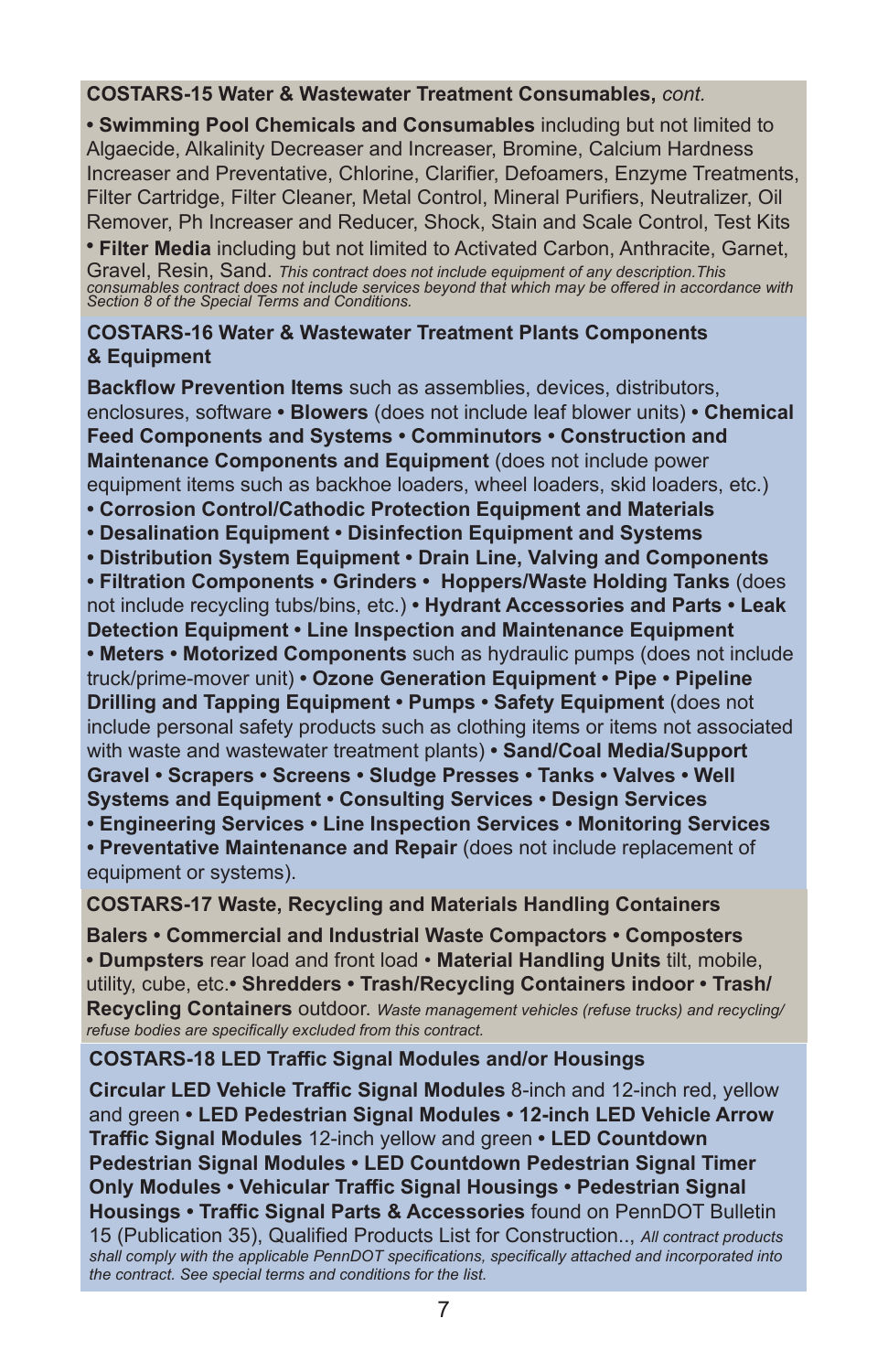#### **COSTARS-19 Medical Supplies**

**Ambulatory Products • Apparel • Bath Safety • Beds, Equipment and Accessories • Diagnostics • Dietary Supplements • Gloves • Incontinent Care • Infusion/IV Supplies • Medications** (over the counter) • **Needles and Syringes • Ostomy and Urology • Respiratory Care • Wound Care**. *Pharmaceuticals are specifically excluded from this contract, but are available from COSTARSparticipating statewide contract. Medical gases such as carbon dioxide, oxygen, and nitrous oxide are specifically excluded from this contract. All AED related products are specifically excluded from this contract, but are available from COSTARS-12 Emergency Responder Loose Supplies and* 

#### **COSTARS-20 Laboratory Supplies**

*COSTARS-participating statewide contract.*

**Air and Environmental Monitoring Equipment and Supplies • Analytical and Test Instrumentation/Equipment and Supplies • Balance Equipment and Supplies • Biological Test Kits and Supplies • Centrifuge Equipment and Supplies • Chemicals and Solutions • Chromotography Equipment and Supplies • Cleaning Supplies** (laboratory only) • **Clothing and Gloves** (laboratory only) **• Glass and Plastic Labware • Laboratory Test Kits and Supplies • Microscope Equipment and Supplies • Pipettes, Pipettors and Accessories • Point of Care/Collection Test Kits and Supplies • Shaker Equipment and Supplies** • **Vibrational Spectroscopy Equipment and Supplies**.

#### **COSTARS-21 Pest Control**

General Indoor/Outdoor Pest and Rodent Control • Termite Control • Fumigation Services.

#### **COSTARS-24 Traffic Signs**

**Chevrons 18" x 24" • Do Not Enter Signs 30" x 30" • Emergency Parking Only Signs (R8-4) 30" x 24" • Left Curve Ahead Signs 30" x 30" • Left Turn Sign 30" x 30" • Miscellaneous Work Area Signs** (such as Work Area Ahead, Road Closed or End Road Work) • **No Parking Signs (R8-3) 12" • No Parking Signs (R8-3) 24" • No Turn on Red (R10-11) 24" x 30" • Plastic Work Area Signs & Stop/Slow Paddles • Portable Messaging Boards/ Trailers** (for purposes of traffic control, driver awareness, roadway and/or work zone safety) • **Railroad Warning Signs (W10-1) 36" • Right Curve Signs 30" X 30" • Right Turn Sign 30" x 30" • Speed Limit Signs 24" x 30" • Speed Limit Signs 30" x 36" • Speed Trailers • Stop Signs 24" • Stop Signs 30" • Street Name Signs 6" Legend • Street Name Signs 8" Legend • Weight Limit Signs 24" x 30" • Sign Posts**.*All contract products shall comply with the applicable PennDOT specifications, specifically attached and incorporated into the contract. See special terms and conditions for the list.* 

#### **COSTARS-25 Municipal Work Vehicles**

**4x2 Utility Vehicles • Air Compressors and Generators** (truck mounted) • **Alternate Fuel Conversions**: *Conversions must be EPA and/or CARB certified. Suppliers shall provide a certificate of conformity upon request of DGS or COSTARS customer. In addition, conversion must be compliant with the vehicle OEM and may not void the OEM warranty.*

• **Alternate Fuel Vehicles • Body Upfits**: Chassis suppliers are only authorized to sell items for which they are an authorized dealer. Body upfits must be purchased from awarded, authorized suppliers under the COSTARS contract; or the body must be purchased separately in accordance with the purchaser's regular procurement requirements. *Continued on page 9*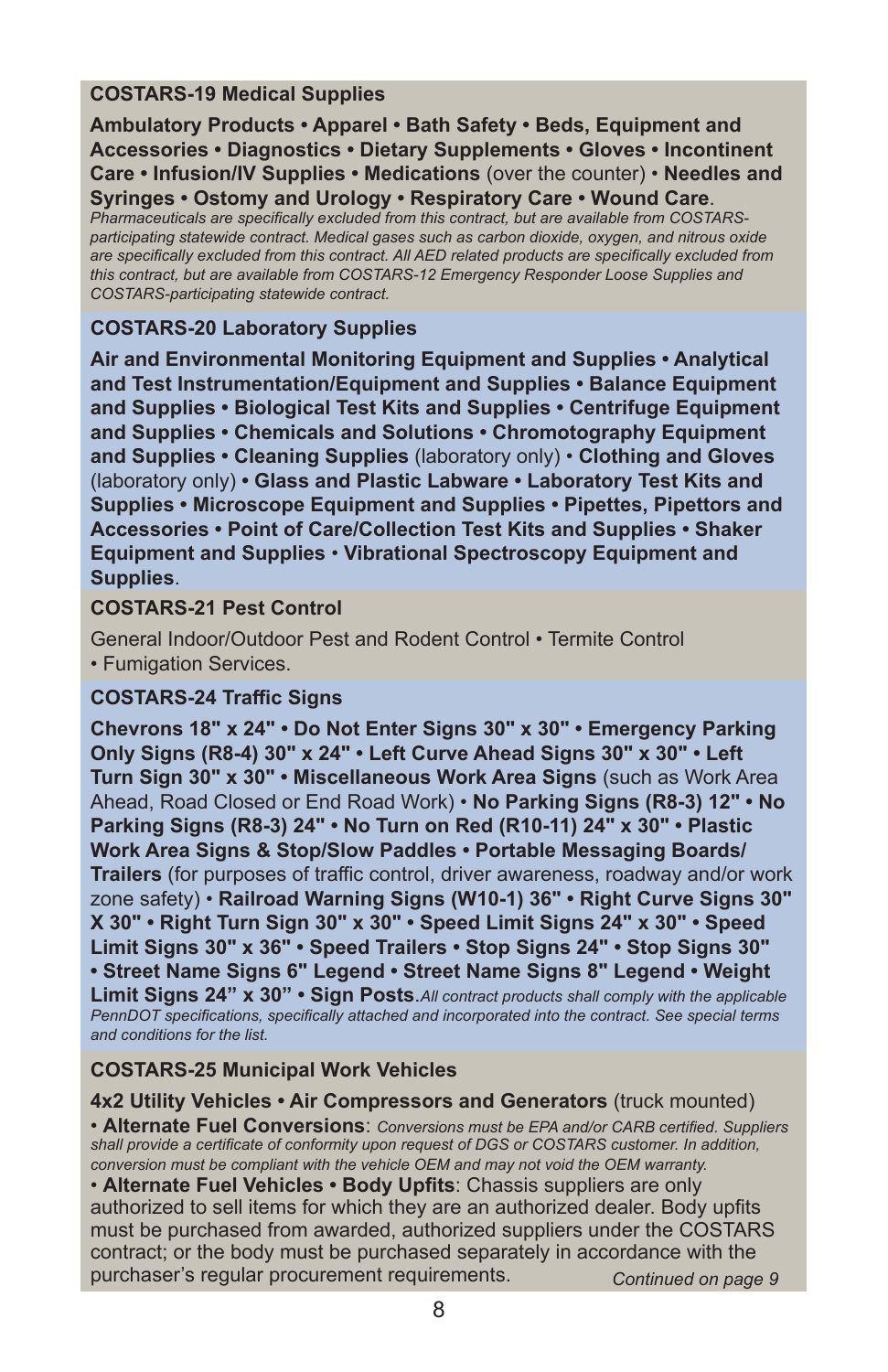#### **COSTARS-25 Municipal Work Vehicles** *cont.*

• **Body Upfits** *cont.*: Suppliers are authorized to provide a single invoice for a chassis and body upfit if that invoice references the COSTARS contract from which the chassis or body upfit is purchased, is priced according to that contract, is compliant with all contract terms and conditions, and contains no markup on the body upfit • **Bucket Trucks • Cab and Chassis • Cranes** (truck mounted) • **Garbage Trucks • Hydraulic Systems** (truck mounted) • **Lifts – Vehicle, Mobile** must comply with ANSI/ALI ALCTV-2006 "Safety Standard for Automotive Lift Construction, Testing and Validation", and UL-201 "Standard for Safety of Garage Equipment" requirements • **Liftgates • Liquid Winter Maintenance Systems** (truck mounted) • **Pickup Trucks and Cargo Vans • Recycling Trucks • Salt/Sand Spreaders** (truck mounted) • **Snowplows** (truck mounted) • **Tow Trucks, Towing Apparatus, and Accessories • Trailers • Vacuum Trucks/Street Sweepers • Powered Airport Ground Support Equipment** such as refuelers, tugs and tractors, ground power units, container loaders, belt loaders, buses, transporters, and potable water trucks. *Sport Utility Vehicles (SUVs) are specifically excluded from this contract but are available from COSTARS-26 Passenger Vehicles. Tractors, mowers, tillers and other agricultural/groundskeeping type power equipment are specifically excluded from this contract, but are available from COSTARSparticipating statewide contract(s).*

#### **COSTARS-26 Passenger Vehicles**

**Fleet Cars • Fleet Crossover Vehicles • Fleet Passenger Vans • Fleet SUV's Alternate Fuel Conversions**: Conversions must be EPA and/or CARB certified. Suppliers shall provide a certificate of conformity upon request of DGS or COSTARS customer. In addition, conversion must be compliant with the vehicle OEM and may not void the OEM warranty • **Alternate Fuel Vehicles**.

*Please note that Pickup Trucks and Cargo Vans are specifically excluded from this contract but are available from COSTARS-25. Manufacturers' luxury lines are also excluded from this contract.*

#### **COSTARS-28 Energy Conservation Management Supplies**

**Alternative** - solar thermal (hot water) kit(s), solar electric (photovoltaic) kit(s), wind turbine(s) (generator) kit(s) • **Building(s)** - energy automation control components, HVAC system enhancement components, low flow plumbing fixture components, energy management software, energy efficiency software • **Other** - batteries-uninterruptable power supply only. *Suppliers are required to offer Environmentally Preferable Product (EPP) and items with recycled content whenever available. This Contract may not be used to purchase initial equipment for installation in new construction.*

#### **COSTARS-29 Grounds Keeping Services and Supplies**

**Landscaping and Lawn Maintenance** (mowing, trimming, mulching, and edging) • P**runing and Planting Trees, Shrubs and Flowers • Seeding** (liquid and/or granular) • **Fertilizing • Pest and Weed Control Management** such as insect, disease, weed control maintenance (including application of herbicides, pesticides, and fungicides) • **Aeration Services • Soil Sampling and Testing** 

• Leaf Control • Tree and Stump Removal • Salting (excluding roadways)

• **Snowplowing and/or Snow Removal** (excluding roadways) • **Sweeping** 

**- Sidewalks and Parking Lots** (excluding roadways) • **Parking Lot Line Painting** (excluding roadways) • **Parking Lot Crack Sealing and Seal Coating** (excluding roadways). **Coatinued** on page 10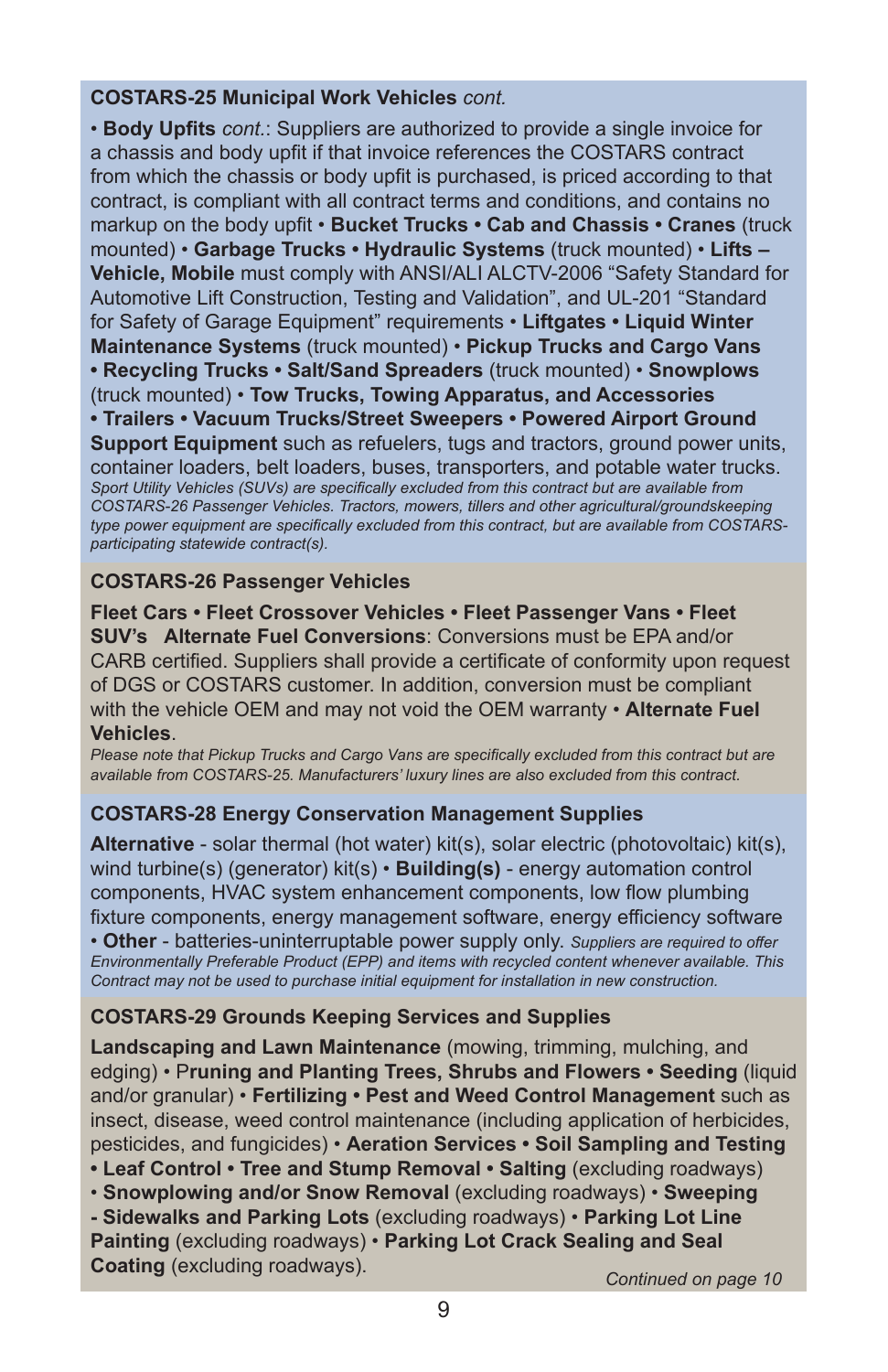#### **COSTARS-29 Grounds Keeping Services and Supplies** *cont.*

#### • **Grounds Keeping Materials** such as mulch, landscaping fabric, seeds,

trees, shrubs, flowers, fertilizers and bagged de-icing materials.

*Irrigation system installation, repairs and maintenance are specifically excluded from this contract. Artificial or synthetic turf installation, repairs, and maintenance are specifically excluded from this contract. Sports athletic turf and materials, as well as recreational turf and materials, are specifically excluded from the scope of this contract, but are available from COSTARS-14 Recreational & Fitness Equipment. Agricultural/grounds keeping power equipment is specifically excluded from this contract. Crack sealing and seal coating are defined as applying water-based tar sealcoats or asphalt sealants to a parking lot surface to protect it from the elements, as well as cracks and fissures, to extend the surface's lifespan and improve its overall appearance. All other forms of parking lot repair work such as, but not limited to, patching and repaving are specifically excluded from this contract. Construction, reconstruction, demolition, alteration, and/or repair work other than maintenance work are not within the scope of this contract.*

#### **COSTARS-30 Energy Consulting Services**

**Rate Auditing Services • Commercial Energy Audits • Utility Bill Auditing • Software Analysis Services • Technical Support Services • Marketing Analysis Services • Energy Monitoring, Analysis and Advice • Database Development and Maintenance Services • Brokerage Services**.

#### **COSTARS-32 Signage**

**Banners • Billboards • Decals • Digital, Electric and LED Signs • Hanging Signs • Map Signs • Marquee Signs • Message Boards • Neon and Lettering • Park Signs • Plaques and Markers • Posters • Scoreboards • Support Posts, Fasteners, Hardware and Accessories**.

*Traffic Signs are specifically excluded from this contract; but are available from COSTARS-24.*

#### **COSTARS-33 Street Lighting, Parking Meters and Street Furniture (AKA Streetscape)**

**Street Lighting** such as replacement bases, replacement luminaries, replacement poles, solar street lighting • **Parking Meters** such as replacement or retro-fit meters, replacement kiosks, operating software • **Parking** 

**Enforcement Hardware, Software, Accessories and Supplies** including License Plate Recognition (LPR) systems • **Street Furniture** such as seating and/or tables, bike racks, removable bollards and parking stops, mailboxes, outdoor trash receptacles and/or cigarette urns, planters - hanging and ground, replacement street clocks, replacement flag poles, flags and accessories, tree grates, tree guards • **Outdoor Seasonal Decorations**.

*Access Control Systems or other Security/Surveillance Systems are specifically excluded from this Contract, but are available from COSTARS-40 Security and Surveillance Systems and Fire Alarm Systems, Equipment, Products and Services. All lighting must meet the target light levels as recommended by AASHTO in the Roadway Lighting Design Guide. Luminance, average/minimum uniformity ratio, and veiling luminance are to be within target values. Breakaway pole bases are to be used where required by AASHTO.*

#### **COSTARS-34 Theater (Auditorium) Furniture, Fixtures, Audio/Visual Equipment and Musical Instruments**

**Theater (Auditorium) Furniture, Seating and Storage • Accessories** such as armrests, tablet arms, cup holders, number and letter plates • **Podiums, Lecterns and Stands • Fixtures** such as indoor waste receptacles, umbrella stands, coat racks, indoor directories, stanchions • **Portable Stage, Risers, and Skirting.** *Continued on page 11*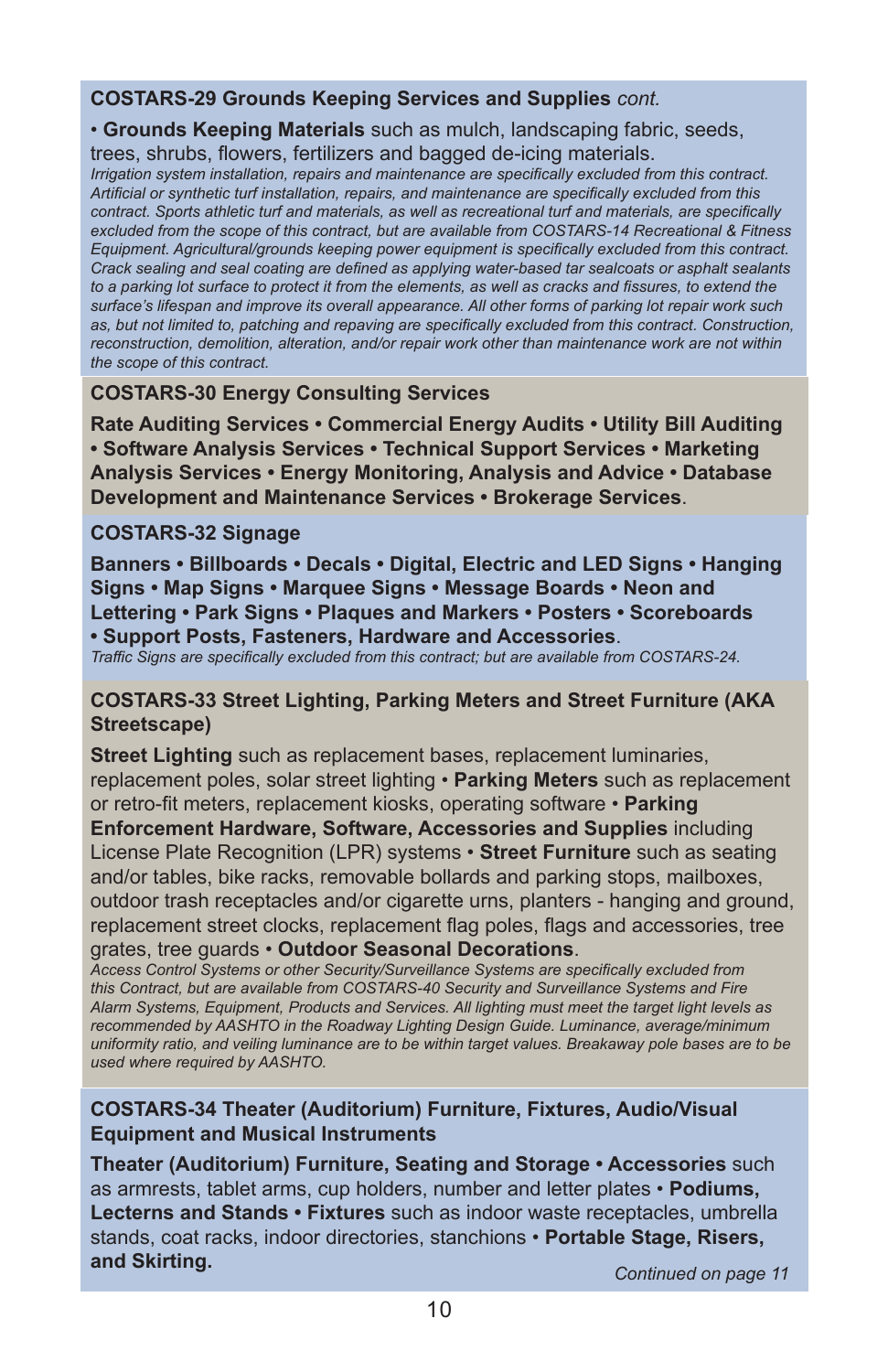**COSTARS-34 Theater (Auditorium) Furniture, Fixtures, Audio/Visual Equipment and Musical Instruments** *cont.*

• **Room Dividers, Portable Partitions, Stage Curtains• Portable Storage Cabinets, Carts, and Accessories • Portable Stage Lighting and Accessories • Audio Equipment and Accessories** such as equalizers, mixers, microphones, speakers, amplifiers, sound systems, racks-multimedia, antennas, assisted listening devices, audio cassette players/recorders, CD players/recorders • **Monitor Equipment and Accessories** such as AV, DVD, TV/DVD combo, LCD, plasma, Sympodium writing tablet, TV monitors and television (All monitors must be flat panels, LCD, LED or plasma TVs)

**• Camera Equipment and Accessories** such as camcorders, digital cameras, digital video cameras, camera support equipment, document camera, camera digital still, camera lenses, still digital cameras, tripods, monopods, lighting **• Videoconferencing Equipment** such as web-casting & capturing equipment, audio conferencing equipment • **Video Recorders/Receivers, Video Editing Equipment and Accessories • Presentation Equipment and Accessories** such as multimedia control systems, easels, screens-projection, whiteboardselectronic and copy boards, stage/event lighting, presentation and training aids, laser pointers, power point advancers and teaching stations • **Projectors** 

**and Accessories • Musical Instruments** (buy/rent/lease).

*Under stage systems such as orchestra and stage lifts are specifically excluded from this contract. Theatrical props, costumes and uniforms are specifically excluded from this contract, but are available from COSTARS-37 Uniforms. Laptops and wireless devices are only permitted when buying the complete Multimedia Control System.*

#### **COSTARS-35 Furniture and Window Treatments**

**Audio/Visual Carts, Mounts and Stands • Book, Chair and Table Caddies, Carts and Trucks • Cafeteria Furniture • Casegoods • Computer Furniture, Ergonomic Keyboard Trays and Monitor Arms • Daycare and Preschool Furniture • Demountable Walls • Educational and Dormitory Furniture • Filing and Storage Units • Freestanding Bookcases, Display Cases, Literature Racks and Shelving • Freestanding Office Furniture, Task Lighting, Panels, Partitions and Privacy Dividers • Healthcare Furniture • Laboratory Furniture • Law Enforcement Furniture, Evidence Lockers, Weapons Racks and Storage • Library Furniture • Lobby, Lounge, Reception and Waiting Room Furniture • Mailroom Furniture and Carts • Meeting and Training Room Furniture, Lecterns and Podiums • Outdoor/ Patio Furniture • Seating • Studio Furniture • Systems Furniture and Accessories • Tables • Window Blinds/Shades, Curtains/Draperies, Drapery Hardware and Interior Shutters.** 

*The following product categories are specifically excluded from this Contract: Audio/Visual Equipment; Flooring; Hospital Beds; IT Hardware, Peripherals, Accessories and Software; Theater (Auditorium) Furniture, Fixtures and Equipment.*

#### **COSTARS-36 Appliances, Cafeteria Equipment and Supplies**

**Commercial Cooking Equipment and Supplies** such as ovens, deep fryers, charbroilers, ranges, combi ovens, griddles, microwave ovens, steam equipment and commercial countertop equipment • **Commercial Cookware Supplies • Commercial Dishwashing Equipment and Supplies • Commercial Food Preparation Equipment and Supplies** such as cooking utensils, cutlery, work tables and scales. *Continued on page 12*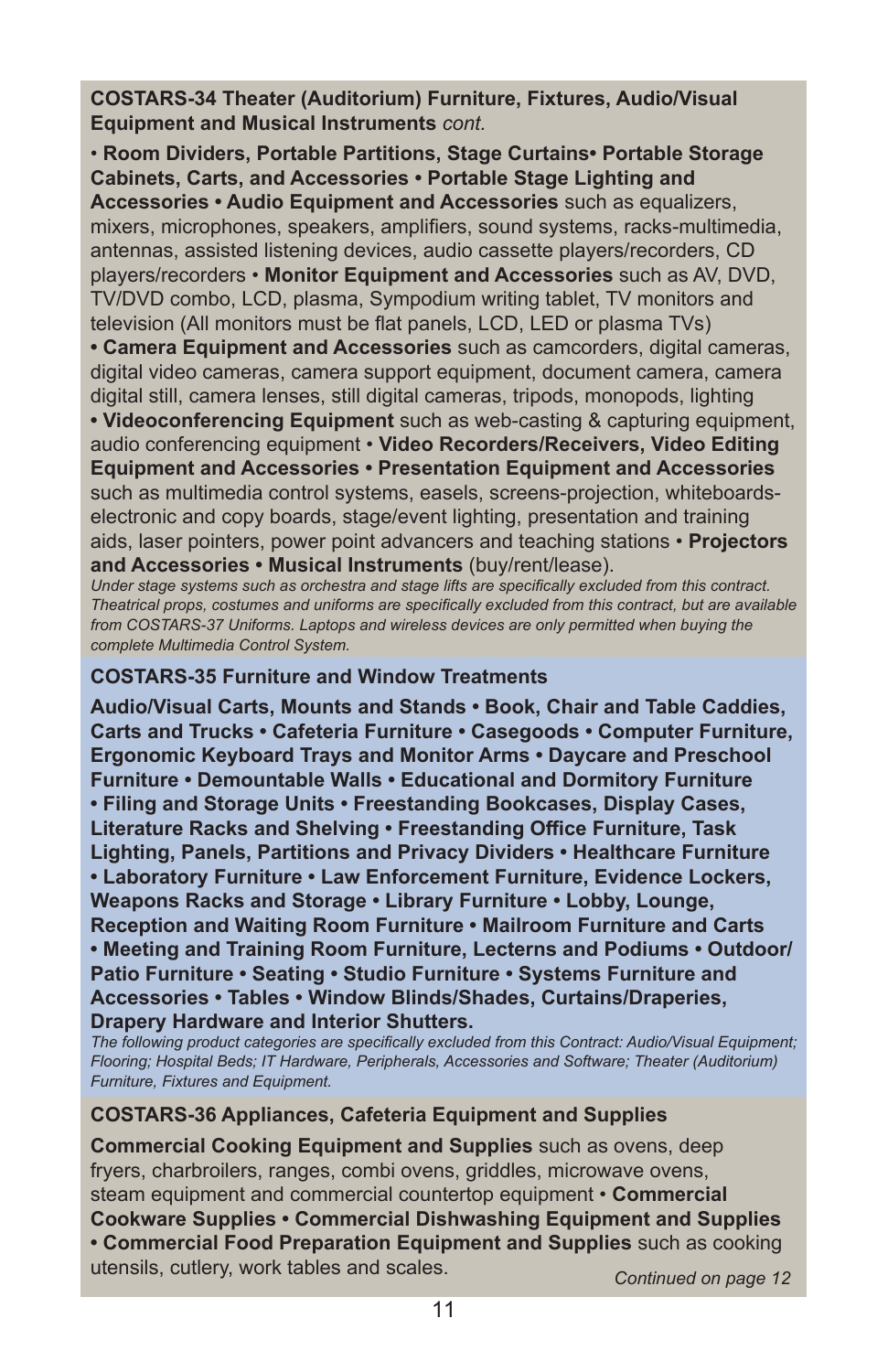**COSTARS-36 Appliances, Cafeteria Equipment and Supplies** *cont.*

• **Commercial Laundry Equipment and Supplies • Commercial Refrigeration Equipment** such as refrigerators, freezers, ice machines, including reach-in, walk-in coolers/freezers, merchandising coolers, under counter refrigerators and blast chillers chillers • **Disposables • Meal Delivery Equipment and Supplies • Residential Cooking Equipment and Supplies • Residential Dishwashing Equipment and Supplies • Residential Laundry Equipment and Supplies • Residential Refrigeration Equipment • Serving Equipment and Supplies**  such as steam tables, heating lamps, and utensils *• Vending Machines\* • Food Waste Dehydrators* 

*\* If applicable to your organization, you must comply with the provisions of the Randolph-Sheppard Act, 20 U.S.C. § 107 et. seq., as amended, and the Little Randolph-Sheppard Act, 71P.S. § 580.11 et. seq. for the operation of vending facilities.*

### **COSTARS-37 Uniforms**

**Work Clothes, Footwear and Work Gloves • Food Service Uniforms and Disposable Clothing** such as aprons, coats, pants, hats, headwear and footwear • **Security Guard Uniforms, Footwear and Rainwear • Public Works Uniforms, Personal Protection Gear, Footwear and Rainwear • Janitorial Uniforms, Footwear and Work Gloves • Athletic and Cheerleading Uniforms and Accessories** such as apparel, footwear and pom poms<sup>1</sup> • Band, Guard and Majorette Uniforms and Warm Ups, Props and **Accessories** such as pants, headwear, plumes, coats, jumpsuits, shoulder drapes, footwear, gloves, flags and batons² **• Uniform Rental Services • Uniform Leasing • Laundering** wash, dry and press **• Dry Cleaning** dry clean and press **• Repair and Alteration** such as sewing of buttons or emblems and mending any tears or rips.

<sup>1</sup>This excludes Sports Equipment available from COSTARS-14 Recreational & Fitness Equipment *Contract. ²This excludes musical Instruments, but they are available from COSTARS-34.*

#### **COSTARS-38 Heavy Equipment Rental**

Short Term Rental of Equipment in the Following Categories: **Aerial Equipment • Air Equipment • Compaction Equipment • Concrete Equipment**

**• Earthmoving Equipment • Forest/Landscaping Equipment • Highway/Road Maintenance Equipment • Power Generation** - limited to portable and trailersupported power generators **• Pump Equipment • Street Sweepers** 

**• Miscellaneous Equipment** such as heaters, light towers and utility trailers

#### **• Dump Trucks.**

*Equipment rented from this contract shall be able to be independently operated by the renter and any*  equipment requiring a specialized or owner-operator shall be excluded from the scope of this contract.

**COSTARS-39 Voting Systems and/or ePollbooks (EPBs)**

**Voting Systems • ePollbooks (EPBs).** 

#### **COSTARS-40 Security and Surveillance Systems and Fire Alarm Systems, Equipment, Products and Services**

**Security Products** such as Surveillance Cameras, Security Equipment and Accessories, Security Video Equipment and Accessories, Crowd Control Barriers, Access Control Equipment, Security Doors & Door Hardware, Locking Hardware, Security Fencing, Security Garage Doors & Openers Security Gates, Key Control, Security Locks, Metal Detectors, Security Safes, Personal Alarms, Security Dispatch Consoles, Security Office Products.

*Continued on page 13*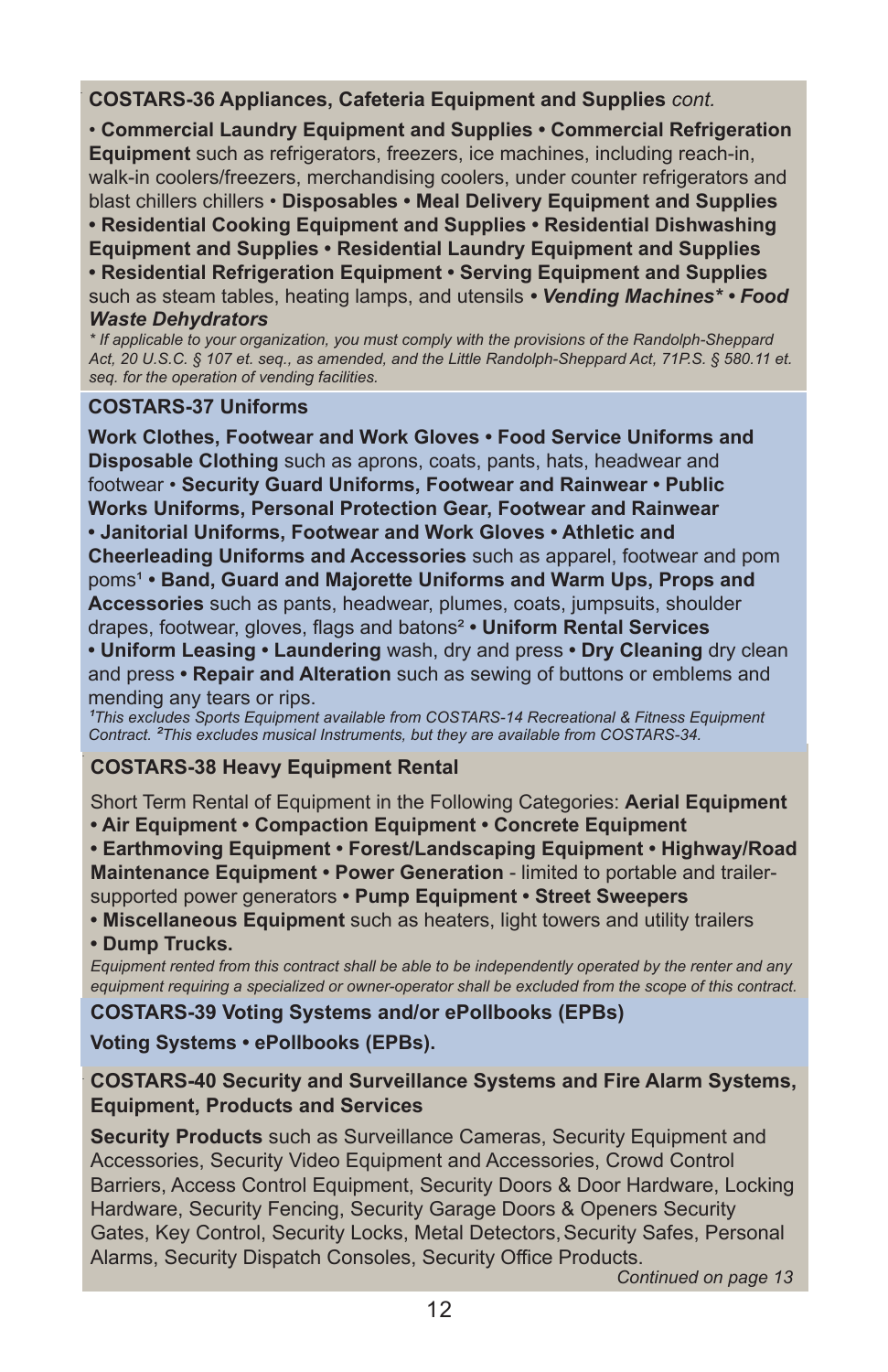#### **COSTARS-40 Security and Surveillance Systems and Fire Alarm Systems, Equipment, Products and Services** *cont.*

Security Systems Integration Equipment, Emergency Assistance Communications Equipment **• Security & Surveillance Monitoring Systems** such as closed circuit video systems (CCTV), security alarm systems, electronic article security surveillance systems. **• Security & Surveillance Monitoring Systems** *cont.* such as law enforcement, audio visual security systems, Live Scan capture store and forwarding security systems, security monitoring systems, light control/occupancy sensor security systems, public safety video security systems, video imaging systems • **Security Systems** (may include onpremises software\*) **• Security & Surveillance Monitoring Systems** such as closed circuit video systems (CCTV), security alarm systems, electronic article security surveillance systems, law enforcement, audio visual security systems, Live Scan capture store and forwarding security systems, security monitoring systems, light control/occupancy sensor security systems, public safety video security systems, video imaging systems **• Security Intercommunication Systems** such as security PA sound systems, security hearing impaired systems, security emergency call systems, nurse call/ rescue systems, rescue call assistance systems, paging systems, security situational awareness systems, security panic button systems **• Emergency/Mass Notification Systems** such as mass emergency notification systems (transmit messages), wide-area mass emergency notification systems, distributed recipient mass emergency notification systems, public address systems, public safety communications systems, bi-directional amplifier systems (FCC Field Survey) **• One-way In-Building Emergency Communications Security Systems** such as In-building emergency voice/alarm communications (traditional voice/EVAC systems), in-building mass emergency notification security systems **• Two-way In-Building Emergency Communications Security Systems** such as twoway emergency communications security systems, radio enhancement security systems, emergency elevator communications security systems **• Access Control Systems** such as biometric access control security systems, biometric and tracking systems, building automation security systems, building management security systems, electronic access control security systems, RFID based security system, wireless access control systems **• Parking & Revenue Access Control Systems** which includes parking & revenue access control systems required operating software (may include on-premises software) and includes systems required hardware to be sold as a complete system **• Security Alarm and Intrusion Detection Systems** such as intrusion alarm systems, gun shot detection systems, panic button systems **• Area of Refuge and Area of Rescue Security Systems** such as audio rescue assistance systems, digital rescue assistance systems **• Security and Surveillance Management Software** such as (may include on-premises software\*) Computer Aided Dispatch (CAD) systems software (on-premises) **• Security & Safety Training & Education Services** such as security and fire drill, security awareness, active shooter, school emergency safety, emergency evacuation operation, fire safety and first responder training • **Security & Monitoring Services • Security & Surveillance Systems Project Management Services • Security & Surveillance Systems Consulting Services • Security & Surveillance Systems Design Services • Security & Surveillance Systems Programming and Commissioning Services.** *Continued on page 14*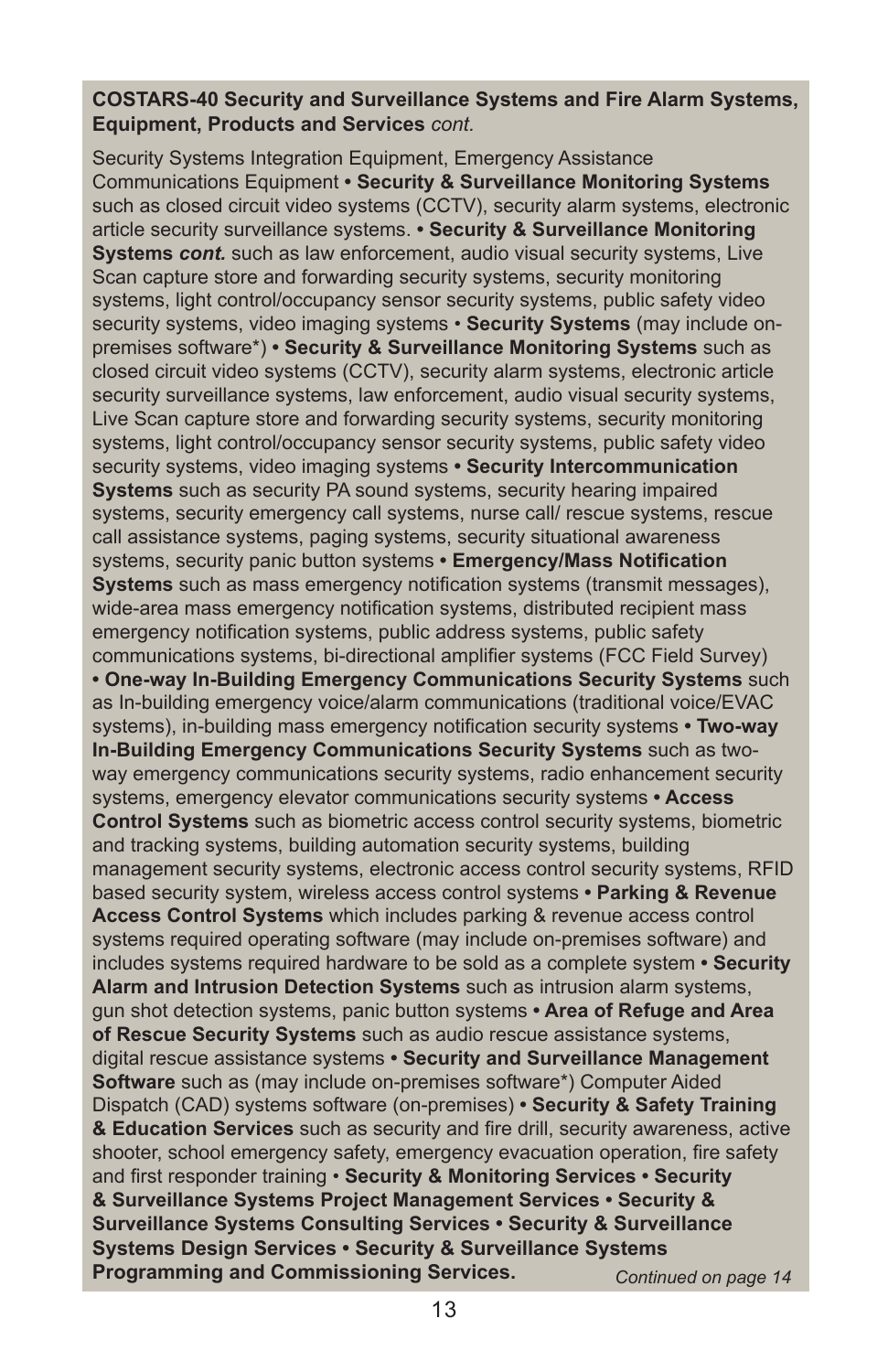**COSTARS-40 Security and Surveillance Systems and Fire Alarm Systems, Equipment, Products and Services** *cont.*

**• Security & Surveillance Systems Repair, Inspection and Acceptance Testing Services • Security & Surveillance Systems Preventative Maintenance Services • Fire Detection and Emergency Monitoring Services • Fire Systems Programming and Commisioning Services • Fire Systems and Design Services • Fire Systems Repair, Inspection and Acceptance Testing Services • Fire Systems Preventative Maintenance Services • Fire Alarm and Fire Safety Products** such as sprinklers, chemical suppression products, fire extinguishers, fire doors, fire detection equipment, fire safety equipment, fire alarms, smoke detectors **• Fire Alarm Systems** such as fire protection and detection systems and controls, fire alarm systems, sprinkler systems **• Chemical Suppression Fire Systems** such as dry chemical systems, foam & chemical systems, wet chemical systems **• One-way Emergency Communications Fire Systems** such as in-building fire emergency voice/alarm communications (traditional voice/EVAC systems), in-building mass notification fire systems, wide-area mass notification fire systems, distributed recipient mass notification fire systems **• Two-way In-Building Emergency Communications Fire Systems** such as two-way fire fighter communications systems, radio enhancement fire systems, elevator communication fire systems, area of refuge communications fire systems.

*\*Laptops, wireless devices, AV Equipment and IT related equipment are only permitted when buying the complete Security Surveillance System and / or Fire System in order to make the whole system function. Software is restricted to on Premise Software used for management or control of systems included in this contract. Equipment and services for this Contract will require the Offeror to be an Original Equipment Manufacturer (OEM) or Authorized Reseller of the OEM. The Commonwealth reserves the right torequest proof of OEM or Authorized Reseller status.For any peripheral equipment needed to complete an installation that does not fall into one of the other categories (i.e. switches, connectors) the Offeror is not required to be the Original Equipment Manufacturer (OEM) or Authorized Reseller of the OEM. The costs for miscellaneous installation equipment cannot exceed five percent (5%) of the total system and must be part of an order of equipment and services through the resulting contract. This contract specifically excludes all supplier hosted and cloud hosted solutions.Supplier or cloud hosted solutions are included on Commonwealth IT Services Invitation toQualify Contract Category ITQ-28 Subscription Based Web Application Services or Software as a Service (SaaS) To participate in or view this contract*

#### **COSTARS-41 Stormwater Management Products and Services**

**Stormwater Management Products** such as baffle boxes, biofiltration system, catch basin inserts & overflow, concrete washout berms, detention/ retention systems, dewatering bags & sandbags, disinfection systems, drain covers & plugs, drain debris filters & guards, drain line, valving & components, filtering components, floating skimmer & box, grass pavers, grates & inlets, gutter guards, filter mats & screens, hydrodynamic separator, leak detection equipment, line inspection & maintenance equipment, manhole covers, meters, pipes & pipe socks, precast concrete & barriers, pumps, sand, coal media and gravel support, silt, fence & straw wattles, tanks, tapping sleeves, tarps & blankets, ultraviolet disinfection, valves, water harvesting system, water test kits **• Stormwater Management Services** such as consulting services, engineering services, line inspection services, monitoring services, preventative maintenance and repair, waste pumping services.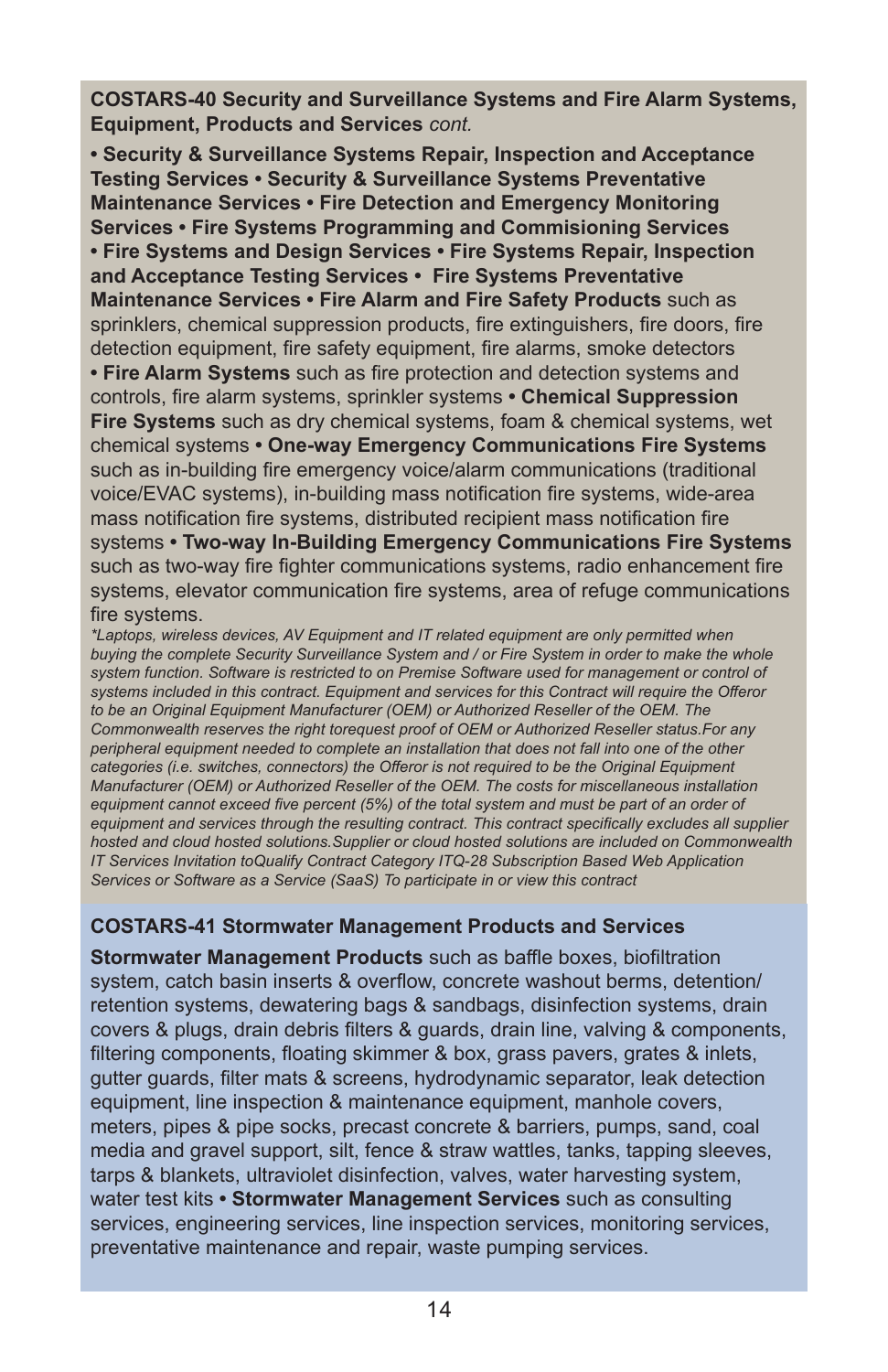#### **COSTARS-42 Electronic Monitoring Services and Electronic Monitoring Equipment, Repair Services and Equipment Rental**

**Electronic Monitoring Services** such as radio frequency (RF) monitoring of offenders, Global Positioning of Systems (GPS) satellite monitoring and remote tracking services of offenders, remote alcohol monitoring of offenders, biometric voice verification (contractor provided voice analysis and remote compliance monitoring of offenders), mobile electronic monitoring services & telematics (passenger vehicle monitoring, asset vehicle monitoring, fleet vehicle monitoring) **• Electronic Monitoring Equipment Repair Services**  such as RF equipment repair services, GPS Satellite monitoring and remote tracking equipment repair services, remote alcohol monitoring equipment repair services.<sup>1</sup> • Replacement Parts for Electronic Monitoring Equipment such as RF equipment, GPS satellite monitoring and remote tracking equipment, remote alcohol monitoring.² **• Equipment Rental** such as RF equipment, GPS satellite monitoring and remote tracking equipment, remote alcohol monitoring equipment (including but not limited to the following types of alcohol monitoring: continuous remote alcohol monitoring equipment, ignition interlock machine, breathalyzer monitoring equipment) **• Electronic Monitoring Equipment** such as remote alcohol monitoring equipment (including but not limited to the following types of alcohol monitoring: continuous remote alcohol monitoring equipment, ignition interlock machine, breathalyzer monitoring equipment), RF equipment, GPS satellite monitoring and remote tracking electronic equipment, telematics system devices such as GPS for fleet management (fleet tracking devices, asset tracking devices), GPS fleet tracking and asset tracking software<sup>3</sup>, electronic monitoring mobile equipment (cameras and video recording equipment for in-vehicle use, e.g., school bus, public transportation, etc.) which use network application(s) to operate,electronic monitoring software such as software for electronic monitoring equipment to make the equipment work and run effectively<sup>3</sup>, IT hardware for electronic monitoring equipment, telematics equipment, and mobile electronic equipment (strictly for these systems only) such as servers and data storage (only to be sold with the system and replacement parts sold to make the system function). Servers and data storage cannot be sold separately and apart from this contract scope.

*Repair Services for Electronic Monitoring Equipment are defined as follows: Repair of Electronic Monitoring equipment due to malfunction, inferior quality, defective parts, software upgrade, etc., shall be done so at no charge to the Purchaser. Monitoring devices requiring repair services due to negligence or loss on the part of the Purchaser, damage or loss by an offender, or other act which is not a direct result of the equipment/system itself shall be repaired at an established repair service fee, as agreed upon between the Purchaser and the Contractor. Repair of parts that are needed as a result of continued use, wear, or upgrade for Purchaser-owned electronic monitoring devices. ²Equipment Parts for Electronic Monitoring Equipment are defined as follows: Replacement of Electronic Monitoring Equipment that are covered under the contract scope of this contract requiring replacement due to malfunction, inferior quality, defective parts, software upgrade, etc., shall be done so at no charge to the Purchaser. Monitoring devices requiring replacement due to negligence or loss on the part of the Purchaser, damage or loss by an offender, or other act which is not a direct result of the equipment/system itself shall be replaced at an established device replacement fee, as agreed upon between the Purchaser and the Contractor.Replacement parts that are covered under the contract scope that are needed as a result of continued use, wear, or upgrade for Purchaser-owned electronic monitoring devices.³ Laptops, wireless devices, AV equipment and IT related equipment are only permitted when buying the complete System. Software is restricted to on Premise Software used for management or control of systems included in this contract.*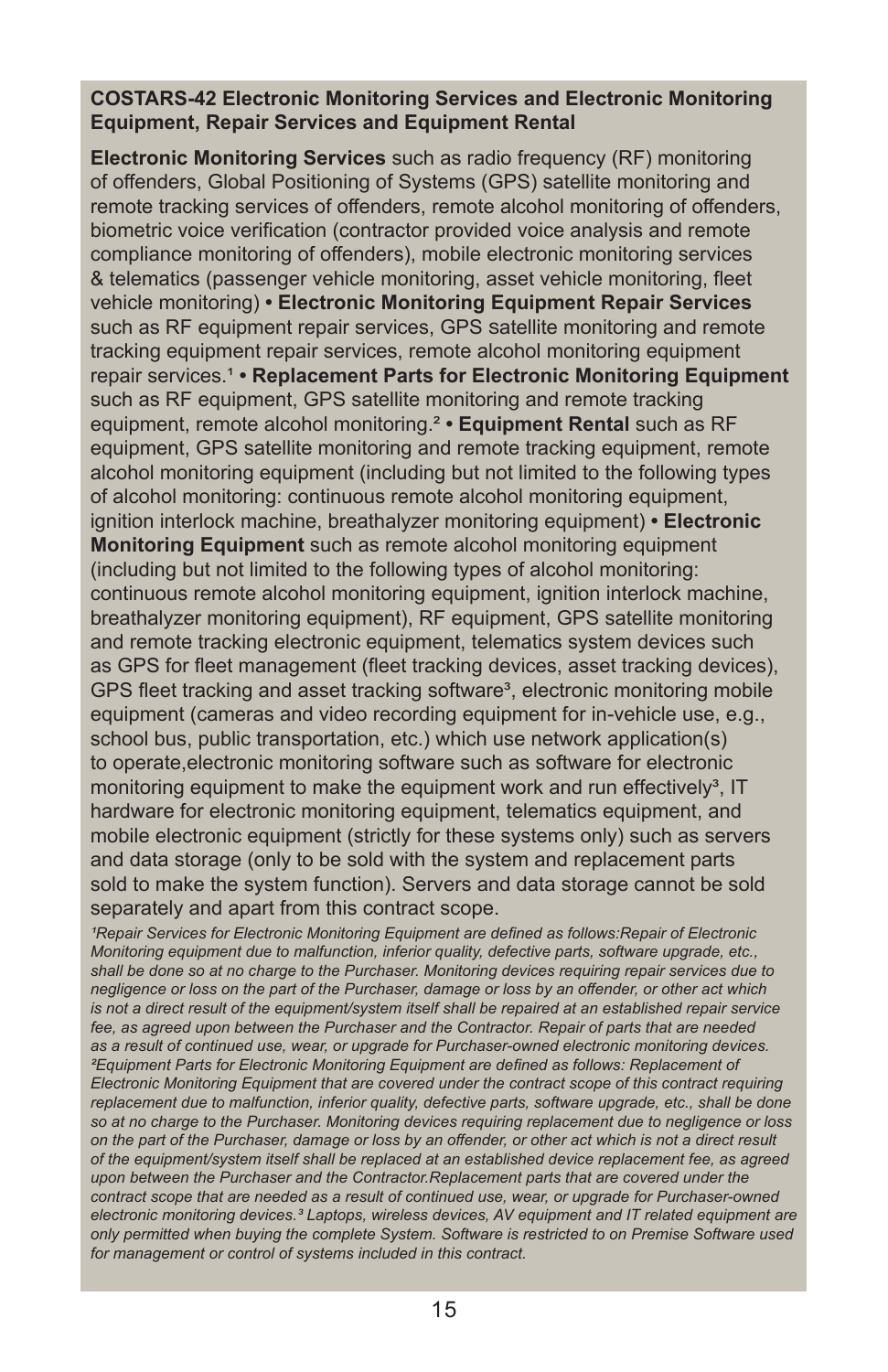## **STATEWIDE COSTARS-PARTICIPATING CONTRACTS**

ľ

| <b>Parent Contract</b><br>Number | <b>Contract Description</b>                                                                     |  |
|----------------------------------|-------------------------------------------------------------------------------------------------|--|
| 4400019899                       | AED - Zoll Medical Corporation                                                                  |  |
| 4400014636                       | <b>Aftermarket Parts</b>                                                                        |  |
| 4400020042                       | Ag/Grounds Keeping Type Power Equipment                                                         |  |
| CN00038692                       | Aggregate & Anti-Skid ITQ                                                                       |  |
| 6100048092                       | Aluminum Sign Blanks                                                                            |  |
| 4400017178                       | Ammunition                                                                                      |  |
| 4400019747                       | <b>Auction Services</b>                                                                         |  |
| 6100047963                       | Bagged De-Icing Materials (50 lb.)                                                              |  |
| 561036ITQ                        | Bituminous Materials Plant Mix ITQ                                                              |  |
| 6100048512                       | Bituminous Stockpile Patching Material (Cold Mix)                                               |  |
| 4400015323                       | <b>Body Armor</b>                                                                               |  |
| 4400022316                       | Bridge & Highway Maintenance Materials                                                          |  |
| 4400020402                       | Carpet and Resilient Flooring, Including Installation                                           |  |
| 4400016531                       | <b>Commercial Furniture</b>                                                                     |  |
| 4400019450                       | Commercial Grade Food Service Equipment                                                         |  |
| 4400018576                       | Compaction Eq. Rollers - PennDOT Spec'ed                                                        |  |
| CN00022971                       | Comprehensive Time/Data Collection Solution                                                     |  |
| 4400015160                       | Construction Equip. - PA-DOT Spec'ed                                                            |  |
| 4400019935                       | Construction/Heavy Duty Type Power Equipment                                                    |  |
| 4400007410                       | <b>Consulting Services ITQ</b>                                                                  |  |
| 4400013383                       | Contracted Medical Staffing - Lot 2                                                             |  |
| 6100042594                       | <b>Crack &amp; Joint Sealing Materials</b>                                                      |  |
| 4400008677                       | Creative/AV/Production Services ITQ                                                             |  |
| 4400017788                       | <b>Credit Card Services</b>                                                                     |  |
| 6100022698                       | Data Center - Pennsylvania Compute Services (PACS)                                              |  |
| 6100039046                       | Desktops, Laptops, Ultra-Portable Laptops, Tablets, Rugged<br>Devices, Non-Traditional Desktops |  |
| 6100044411                       | Digital Multifunctional Devices - MFD's                                                         |  |
| 6100041417                       | <b>Digital Production Equipment</b>                                                             |  |
| 4400012521                       | <b>Dilution Control</b>                                                                         |  |
| 4400012531                       | <b>Dishwashing Chemicals</b>                                                                    |  |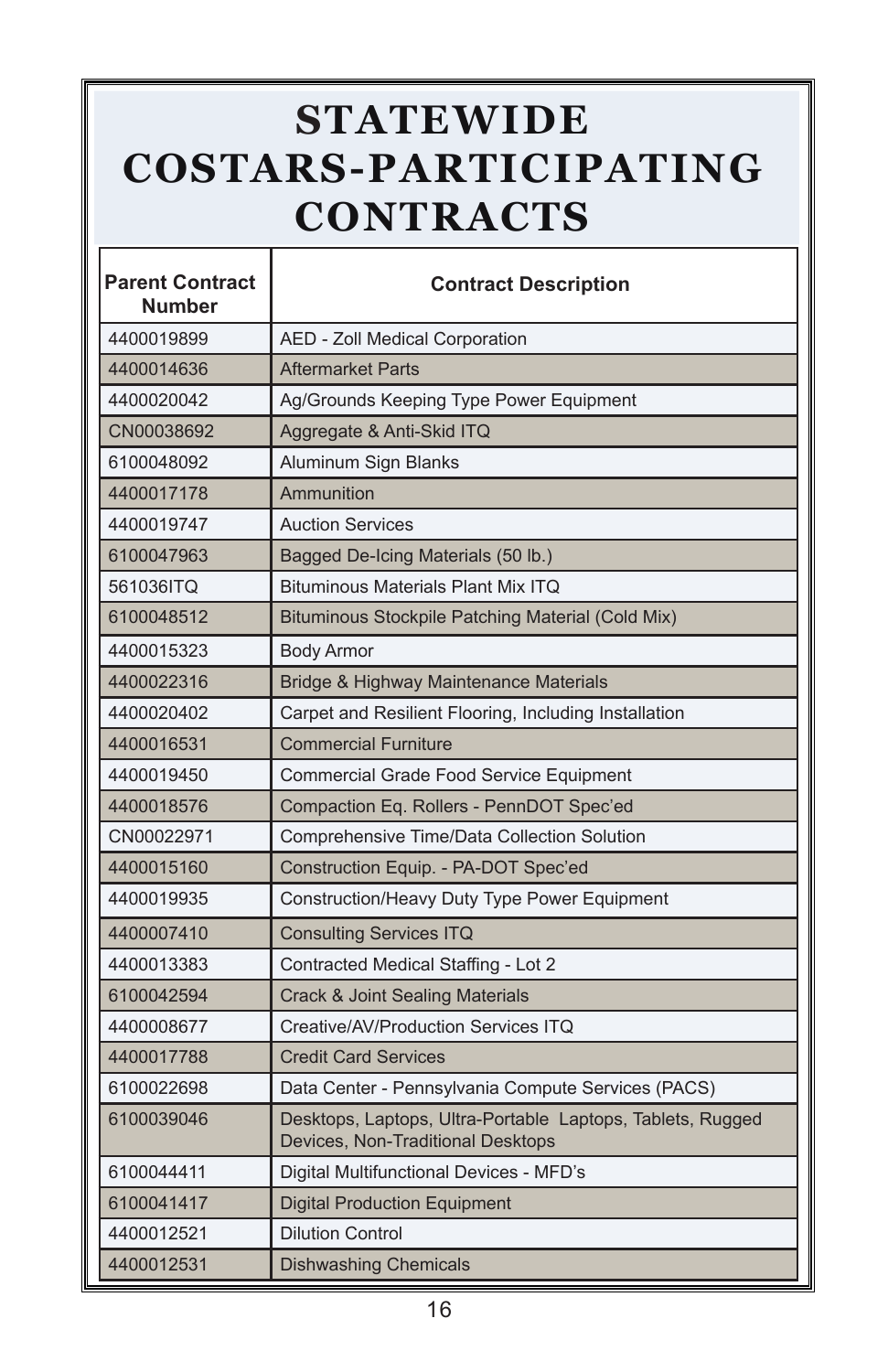| <b>Parent Contract</b><br><b>Number</b> | <b>Contract Description</b>                                         |  |
|-----------------------------------------|---------------------------------------------------------------------|--|
| 6100037155                              | Drafting and Engineering Equipment, Supplies and<br><b>Services</b> |  |
| 4400018475                              | Drug and Alcohol Testing                                            |  |
| 4400013462                              | <b>Electronic Monitoring</b>                                        |  |
| 4400016084                              | <b>Electronic Payment Processing</b>                                |  |
| 4400015051                              | Elevator Maintenance & Repair Service                               |  |
| 4400020024                              | Energy Supply and Management Services ITQ                           |  |
| 4400015717                              | <b>Enterprise Contact Center Services</b>                           |  |
| 4400014325                              | Equipment Maintenance Contract                                      |  |
| 6100037519                              | Evaporated Salt (Bulk)                                              |  |
| 4400018618                              | Fire Extinguishers, Maintenance and Repair Services                 |  |
| 6100045965                              | <b>Fleet Card Services</b>                                          |  |
| 6100043293<br>6100046060<br>6100046677  | <b>Fuels - Truck Transport Delivery</b>                             |  |
| 4400022447                              | <b>Fuel Additives with Test Kits</b>                                |  |
| 4400017275                              | <b>Fuel Tank Cleaning Services</b>                                  |  |
| 2008MPA 1177                            | <b>GIS Software &amp; Services</b>                                  |  |
| 4400022588                              | <b>GIS Software &amp; Services</b>                                  |  |
| 4400015790                              | Green (Eco-Friendly) Vehicles Contract                              |  |
| 4400012750                              | Hazardous/ Residual Waste Removal                                   |  |
| 4400016498                              | <b>High Density Filing Equipment</b>                                |  |
| 4400022108                              | IMS Gases ITQ - Industrial, Medical, Specialty Gases ITQ            |  |
| 4400016181                              | <b>Incontinent Supplies</b>                                         |  |
| 4400018745                              | Indoor Floor Cleaning Machines                                      |  |
| 4400018825                              | Integrated Pest Management                                          |  |
| 6100030999                              | <b>IT Staff Augmentation Services</b>                               |  |
| 4400009863                              | ITQ- Temporary Rented Power and HVAC<br>Equipment                   |  |
| 4400008567                              | <b>ITQ Training Services</b>                                        |  |
| 4400016768                              | Laboratory Supplies and Equipment                                   |  |
| 4400018957                              | Less Lethal and Duty Gear                                           |  |
| 4400015858                              | Light Duty Pickup Trucks & Cargo Vans                               |  |
| 6100047339                              | Liquid Bituminous Materials                                         |  |
| 4400015964                              | Mailroom Equipment                                                  |  |
| 6100044346                              | Mainframe and Midrange Server and Storage Devices                   |  |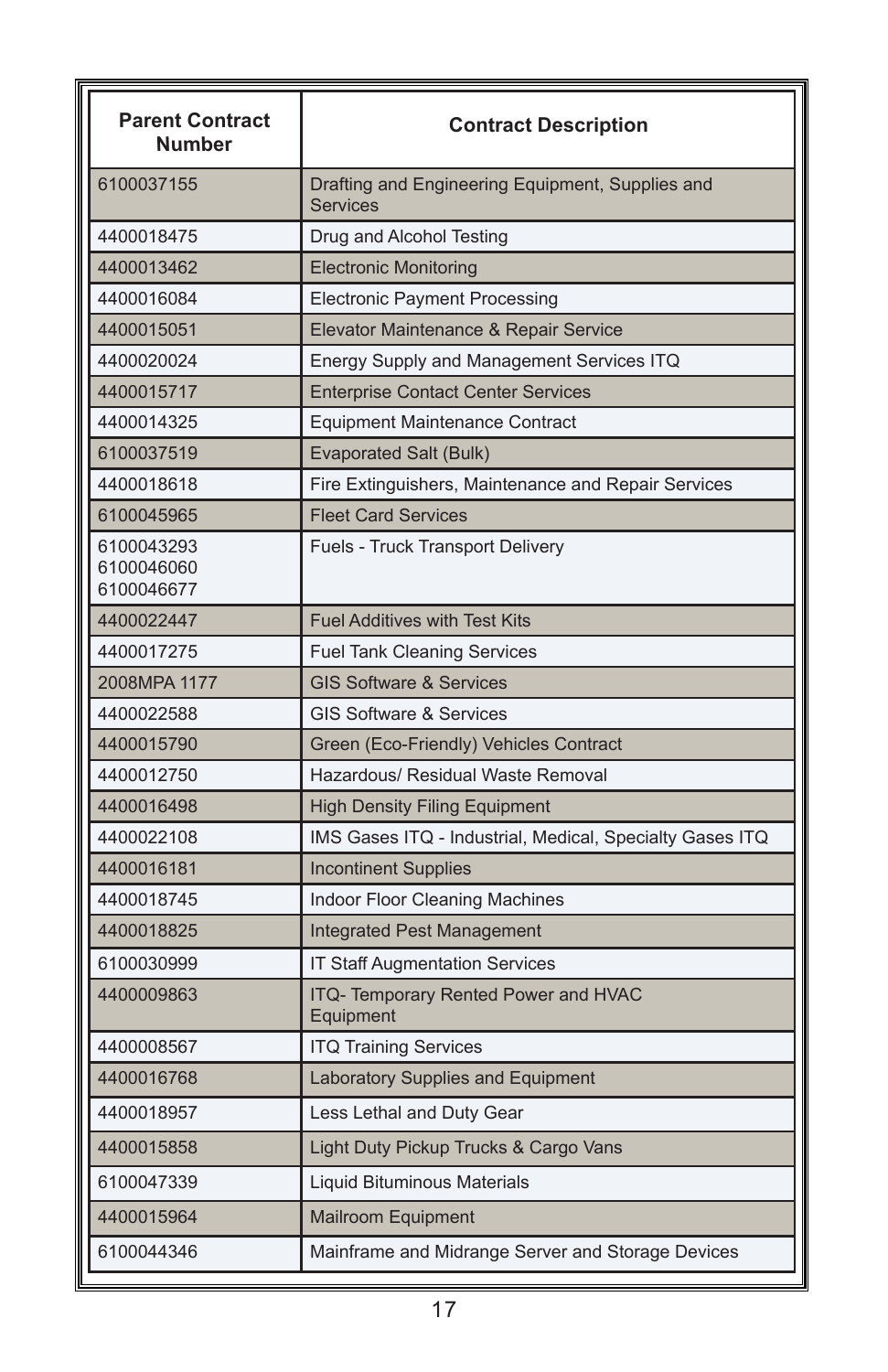| <b>Parent Contract</b><br><b>Number</b> | <b>Contract Description</b>                                                         |  |
|-----------------------------------------|-------------------------------------------------------------------------------------|--|
| 4400016344                              | Maintenance, Repair and Operations                                                  |  |
| 4400004480                              | Master Information Technology (IT) Services Invitation to Qualify<br>(ITQ) Contract |  |
| 4400016911                              | Medical Supplies, Equipment and Nutritional Supplements                             |  |
| 6100037875                              | Microfilm Equipment, Supplies & Services                                            |  |
| 4400014543                              | Motor Oil, Lubricants, Antifreeze & DEF                                             |  |
| 4400019749                              | Moving and Storage Services                                                         |  |
| 4400017537                              | NASPO Vehicle Lifts & Garage Associated Equipment                                   |  |
| 4400021217                              | <b>OEM Heavy Duty Parts</b>                                                         |  |
| 4400015838                              | <b>OEM Parts</b>                                                                    |  |
| 4400015875                              | On Line Legal Services                                                              |  |
| <b>PCI-LOA-2014</b>                     | Pa. Correctional Industries Products and Services; PCI                              |  |
| 4400021777                              | <b>Paratransit Vehicles</b>                                                         |  |
| 4400016018                              | Passenger Vehicles Contract                                                         |  |
| 6100041793                              | PBX & Key Telephone Systems                                                         |  |
| 6100039497                              | Photo Imaging Equipment and Related Services                                        |  |
| 4400016734                              | Pickup Truck Caps & Bed Covers                                                      |  |
| 3830-01                                 | Plows Maintenance & Repair Parts                                                    |  |
| 4400019926                              | <b>Police and Specialty Vehicles</b>                                                |  |
| 4400017895                              | Police Lighting & Accessories                                                       |  |
| 4400000452                              | <b>Premier Support Services</b>                                                     |  |
| 6100046056                              | Professional Broadcast, Audio Visual & Multi Media Equipment                        |  |
| 6100046406                              | <b>Radio Maintenance and Related Services</b>                                       |  |
| 4400016955                              | <b>Re-manufactured Furniture</b>                                                    |  |
| 4400021508                              | Ready Mixed Concrete and Cement/Concrete Products                                   |  |
| 6100049491                              | Reinforced Concrete Pipe                                                            |  |
| 4400018337                              | Rental of Portable Toilets and Septic Waste Removal Services                        |  |
| 4400022400                              | Retail Solar Electricity Supply Services ITQ                                        |  |
| 4400017237                              | <b>Retread Tires</b>                                                                |  |
| 4400018848                              | Road Surface Patching Equipment - PennDOT Spec'd                                    |  |
| 4400018317                              | Salt Brine Production Systems                                                       |  |
| 4400017336                              | <b>Security Guard Services</b>                                                      |  |
| 4400013746                              | Security, Surveillance, and Fire Systems ITQ                                        |  |
| 6100039046                              | Server Hardware, Storage Hardware                                                   |  |
| 4400016802                              | <b>Small Package Delivery Services</b>                                              |  |
| 4400015112                              | Snow Plows - PA-DOT                                                                 |  |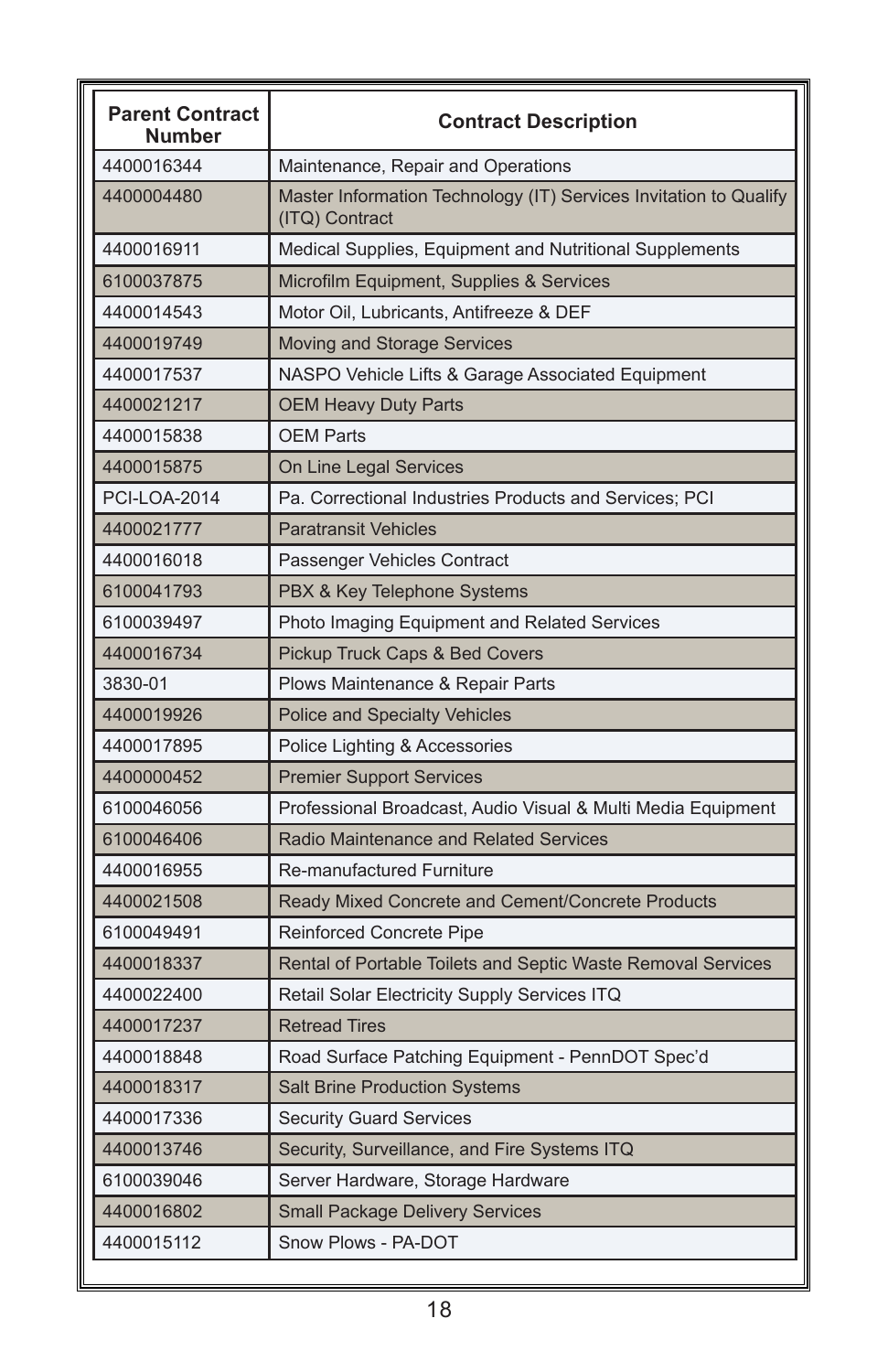| <b>Parent Contract</b><br><b>Number</b> | <b>Contract Description</b>                                                       |  |
|-----------------------------------------|-----------------------------------------------------------------------------------|--|
| 6100045558<br>6100045971<br>6100048201  | Sodium Chloride (Bulk Road Salt)                                                  |  |
| 998002                                  | Supplies Manufactured & Services Performed by Persons with<br><b>Disabilities</b> |  |
| 4400014402                              | Surveying Instruments and Accessories                                             |  |
| 4400016769                              | Systems - New & Matching Existing                                                 |  |
| 4400021096                              | Third Party Administrator (TPA) Municipal Waste Services                          |  |
| 4400015995                              | Tires, Auto, Truck, OTR & Farm                                                    |  |
| 4400017755                              | Traffic Control Equipment - PennDOT Spec'd.                                       |  |
| 4400014261                              | Tree Trimming and Stump Removal Services                                          |  |
| 2517-04                                 | Truck, Parts & Equipment                                                          |  |
| 6100039075                              | Two-Way Radio Equipment & Services                                                |  |
| 4400014943                              | Uniforms                                                                          |  |
| 4400011997                              | Various Fuels, Tank wagon Delivery                                                |  |
| 4400016354                              | <b>Walk-In Building Supplies</b>                                                  |  |
| 4400018130                              | <b>Water Treatment Chemicals</b>                                                  |  |
| 4400018828                              | <b>Water Treatment Services ITQ</b>                                               |  |
| 4400049615                              | Waterborne Traffic Line Paint                                                     |  |
| 4400013854<br>4400010316<br>4400010317  | Wireless Communication Services (Voice & Data)                                    |  |

*NOTE: Statewide COSTARS Participating Contracts have an ending date and are subject to change.* 

*Please review these contracts on PA e-Marketplace for updates and commodity specialist contact information.*

*www.emarketplace.state.pa.us*

| <b>COSTARS Commodity Specialists</b>                         |                  |                     |  |  |
|--------------------------------------------------------------|------------------|---------------------|--|--|
| <b>Kathy Garman</b>                                          | $(717)$ 346-4056 | $k$ atgarman@pa.gov |  |  |
| COSTARS-1, 7, 11, 12, 14, 15, 16, 19, 20, 29, 33, 37, 41, 42 |                  |                     |  |  |
| Dave Gibson                                                  | $(717)$ 346-2680 | davgibson@pa.gov    |  |  |
| COSTARS-8, 28, 30, 40                                        |                  |                     |  |  |
| <b>Shelbie Pickering</b>                                     | (717) 703-2947   | spickering@pa.gov   |  |  |
| COSTARS-3,13, 25, 26, 36, 38                                 |                  |                     |  |  |
| <b>Emanuel Williams</b>                                      | (717) 703-2946   | emwilliams@pa.gov   |  |  |
| COSTARS-4, 5, 6, 9, 17, 18, 21, 24, 32, 34, 35, 39           |                  |                     |  |  |